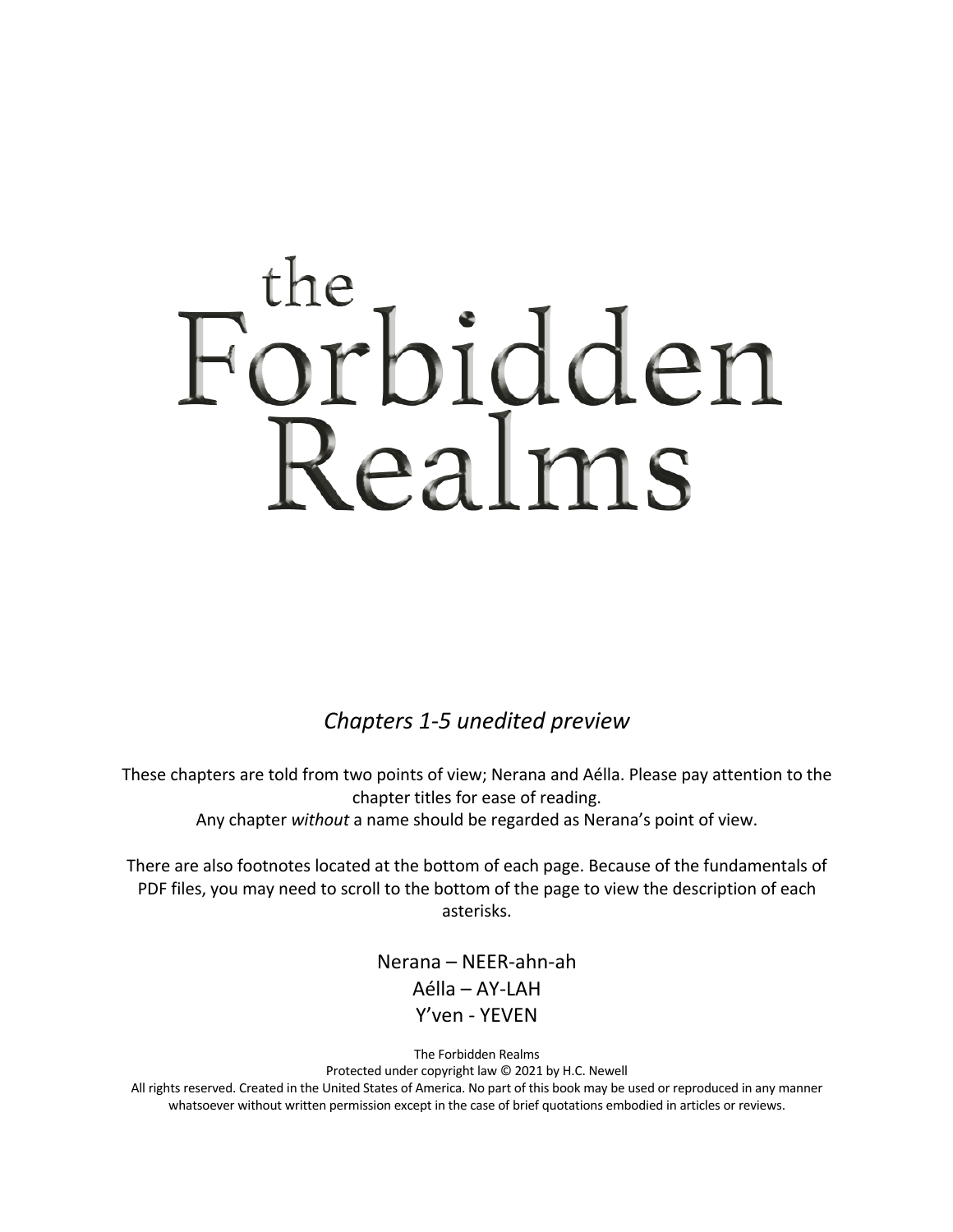

CHAPTER ONE Blood and steel *Nerana*

Her life ended that day.

Six months past, when she embarked upon the dangerous and forbidden Trials of Blood. Now she walked alone, tired and hungry, as she made her way to the village of Rhys deep within the heart of Ravinshire. Clutched tightly in her arms was a worn leather notebook. The pages filled with scribbled stories and songs written by the friend she'd never see again.

Wolves howled in the distance as the moons shined against the dark sky. Neer wrapped tighter around the notebook, vowing to protect it before even herself should trouble find her. Dried blood, blackened with age, stained the edges of the crinkled pages.

After Loryk's death, she spent weeks in the crypts beneath Porsdur. The old sconces were hardly enough to keep the moist hollows illuminated, but still she sat, speaking to his grave, and reading every word of his lengthy journal. Now she walked through his home of Ravinshire, where she planned to gift his family with his final thoughts and poems.

Though undeserving, Neer didn't do this for them. She needed closure. A way to move passed such a deep and dreadful end to what was once the most valuable friendship she ever had. She couldn't carry his writings forever, and she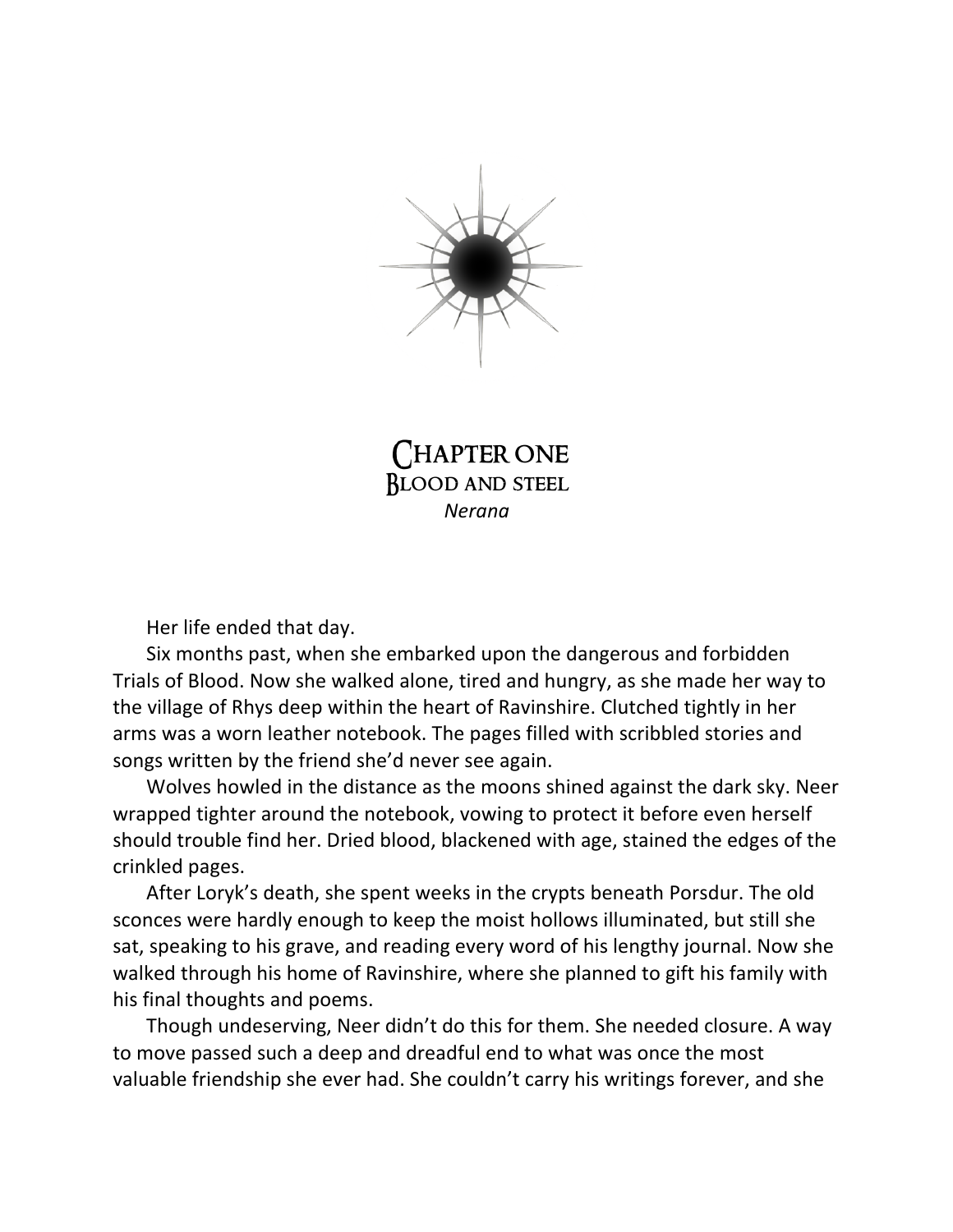knew that despite their differences and beliefs, Loryk loved his family, and for that, they should know the truth of his fate.

Dirt shuffled beneath her worn leather boots as she carried along the desolate High Road\*. Tall yellow grass covered the empty fields surrounded the road in every direction. Heavy trails from wagons and carts rutted the packed dirt, though the sprawling Road of Ravinshire didn't see much use. Each village was at least a day's walk from another, and since her entry into the hold two weeks ago, she'd only passed by a handful of merchants, couriers, and bandits.

None of which noticed the teal of her eyes as they walked by with pleasant smiles or attempted to steal her coin. She was lucky, for the Child of Skye was forbidden in all of Laeroth, and in a place such as Ravinshire, the Order would've been contacted immediately upon her recognition.

She kept her eyes on the dust and pebbles at her feet as she walked through the night.

Hours later, sunlight broke through the heavy darkness. Orange light embraced her with its warmth and soothed the chill of her skin. The endless wheat fields and creaking windmills faded into dense woods as she moved closer to the logging district.

The faint whine of rusted hinges caught her attention as she passed by a faded signpost. Sun and rain had washed most of the chiseled letters away, but she could make them out enough to read *Morinth*. With a heavy, relieved sigh, she headed toward the small village.

Several miles past, she breathed in the scent of fresh cut pine. A river carved through the thinning trees. Water lapped against the banks as it flowed through the foothills of the Whispering Mountains.

Tanning racks were set out along the streets, quickly changing the scent from fresh pine to hot leather. Doors creak as residents venture out of their homes. Their red hair and round waistlines were typical of a Ravinshire native. Deep wrinkles laid cracks across the faces of men far too young for such aging. Their tired eyes and calloused hands were proof of the hard labor they daily provided.

Neer focused on the road as she wandered through the street. She could hear their voices as they whispered of a stranger's arrival. Morinth was three weeks from the border of Llyne, and far enough into Ravinshire territory that the possibility of a straggler walking through was near impossible. Whoever would come this far into the southern hold had reason, and the villagers weren't eager to welcome newcomers.

*\*A long stretch of road that travels through each hold in the human territories of Laeroth. The road is 4,239 miles in length, including all neighborhood streets, bridges, and incomplete paths. The majority of the road is made of loose dirt, while some areas, such as those which travel through the capital hold of Skye, are embellished with packed cobblestones.*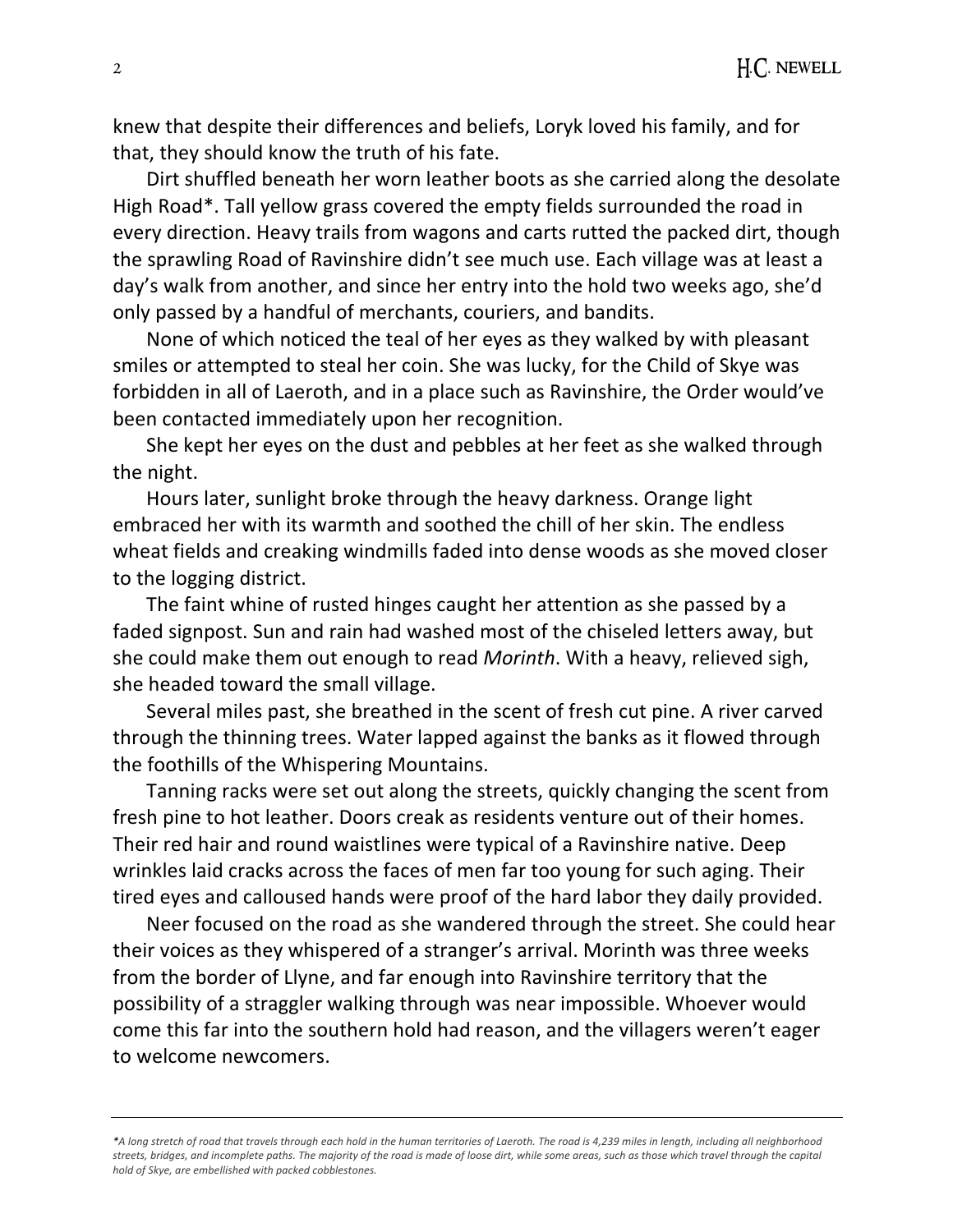### THE FORBIDDEN REALMS 3

"Six blessin's\*!" A man greeted with reserved disposition. Being from the south, where your hide is as thick as it is strong, it was clear he wasn't looking to extend an invitation. "Where's yer pa, girl?"

"He's ill," she lied. It was a known law in Ravinshire that women were lesser than men, and they had no trouble enforcing such beliefs. Had Neer explained she was traveling alone of her own volition she would be accused of sacrilege and publicly lashed. Even her clothes, which were tight trousers and a long sleeve top, were considered too masculine attire for the women of Ravinshire. Luckily, they don't invoke such strict rules upon travelers, but she kept herself guarded all the same. "I'm to bring him wares from Dorthe\*\*."

"Dorthe, aye? Let's see what ya got there."

While looking at the sky, she sighed. With a wince, she slung the bag from her shoulder and opened it for the man to see. He peered nosily into the white canvas to find clothing, a small coin purse, and medicine. He eyed her for a quick second and then backed away. His attention moved quickly to the weapon on her side, and he tensed. "Women shouldn't be carryin' weapons. That an elvish blade you got? You know them're forbidden in Laeroth."

She stepped back. "Yes. My father bought it off a merchant during first winter when he fell ill. Spent most of our coin on it, but he said it'd do me better than a human weapon if I'm to find myself in trouble on the road."

He eyed her suspiciously. "Well, you don't look like much trouble. Keep that thing hidden, 'less ya want to be findin' yourself in the temple dungeons."

She nodded. "I'll be sure to find a suitable sheath from your blacksmith?"

"Simon'll fit you for a nice one. Last 'ome on the right up there. The Mansker Inn is just up the road an' to the left. Be sure to ask Mariah for a bath. You could use one."

"Thank you." Her voice was unenthused. It had become her natural tone since she returned from Nhamashel. She performed the usual bow with her hands cupped together in front of her chest. It was a common gesture of prayer, thanks, greeting, or goodbye used among the richly devout, though it seemed reserved for those of Ravinshire or anyone in the presence of a Priest. Neer never found herself using such a gesture as it was forbidden in her rebel hold of Llyne.

The man returned the gesture and then stepped aside. The village had come to life within the minutes she had spoken to him. Chickens squawked and cows whined as farmers tended to their daily chores. She kept her head down as she made her way past the residents wandering the streets.

*\*A common greeting among the devout, though to Neer it's more a warning than welcome. The phrase refers to the six divines of the Order of Saro. Anyone faithful enough to speak such a harmless phrase is viewed as an enemy to our heroine, as they'd see nothing more than to put her head on a pike.*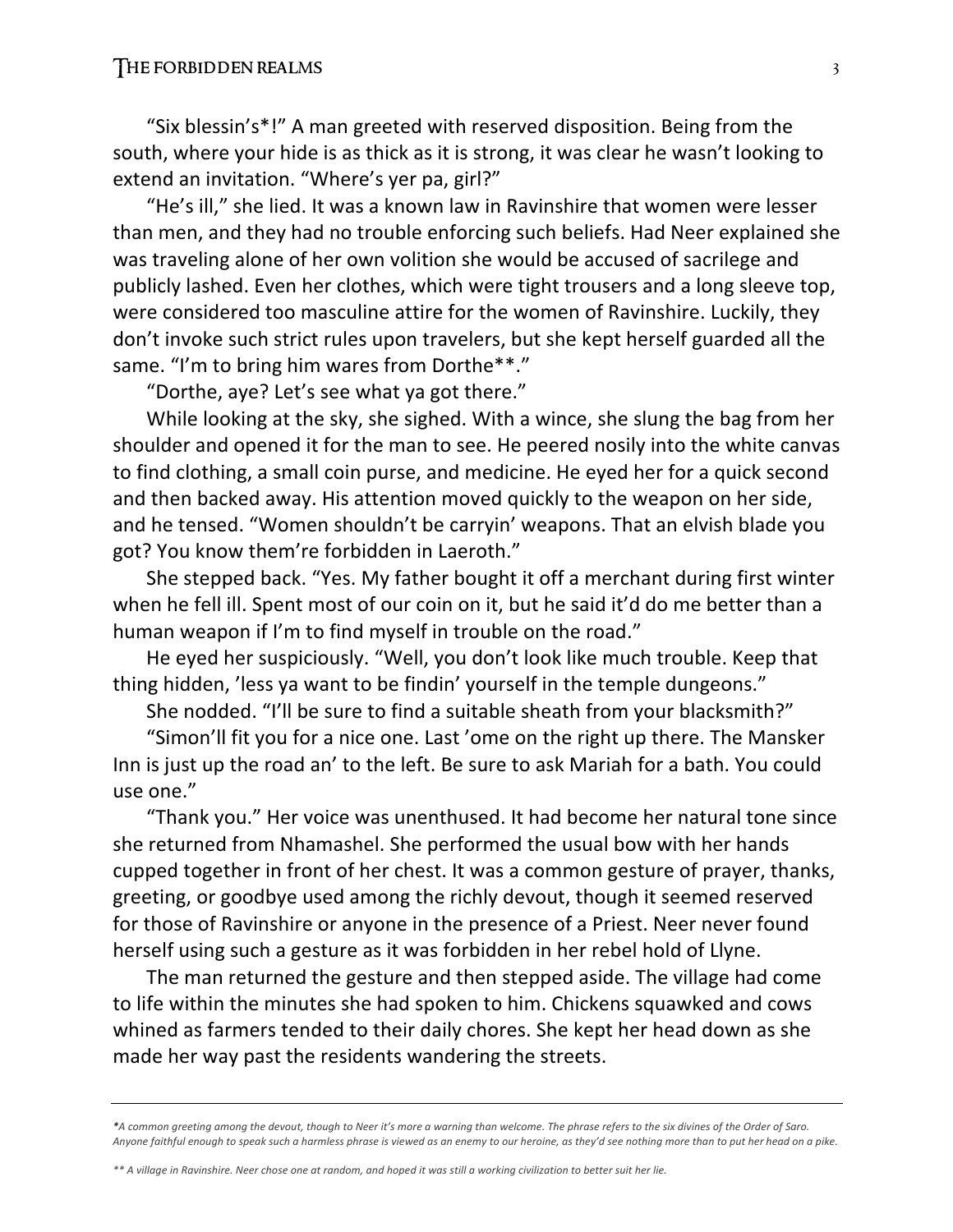Upon entering the inn, she was greeted with the smell of fresh-baked bread and strong mead. Her eyes averted to a man sitting by the hearth. The soft melodies of his drum mixed with the quiet conversations of the patrons. Mist filled her eyes when she envisioned Loryk sitting by the fire, playing one of his many songs. She could still hear the soft strum of his lute, and the scribble of his quill against parchment.

A young girl no older than seven swept nearby. She paid no mind to the sorceress as she carried out her duties.

Neer wiped her eyes when the tinkle of bells brightened the dull noises of the inn. A woman dressed in a thin skirt adorned with tiny silver bells sat across a man's lap. The innkeeper, with fiery hair and a red face to match, angrily swatted their table. "Knock that off! This here's a family place!" She nodded to the girl sweeping across the room.

The patron slowly stood and slipped on her top.

The innkeeper eyed Neer suspiciously while scrubbing a tankard with her dirty apron. "Need a room?"

She nodded silently, purposefully averting her eyes to better hide her identity. "And a bath."

The innkeeper turned to the sweeping girl. "Lizzie! Show our guest to the downstairs rooms."

The young girl happily came to Neer's side and took her hand. She was led down a narrow staircase behind the bar. They entered a small basement where deep wooden tubs sat behind long curtains. Barrels along the left side wall dripped fresh ale and left the place reeking of southern mead.

"You can stay 'ere." The girl opened the door to a small room. Inside was nothing but a bed and dresser. "Why're you so filthy?"

Neer glanced at her filthy garments. With a huff, she stepped into the room and sat on the flat feather mattress. "I like dirt," she said flatly while removing her worn boots.

She stepped closer and touched Neer's sword. "Where'd you get this? Looks real different."

"A friend."

"Women aren't supposed to be carryin' such weapons. You can get in big trouble should the Order find out!"

Neer scoffed in offense. She watched the girl inspect the twisted hilt. "What's your name?"

"Enid."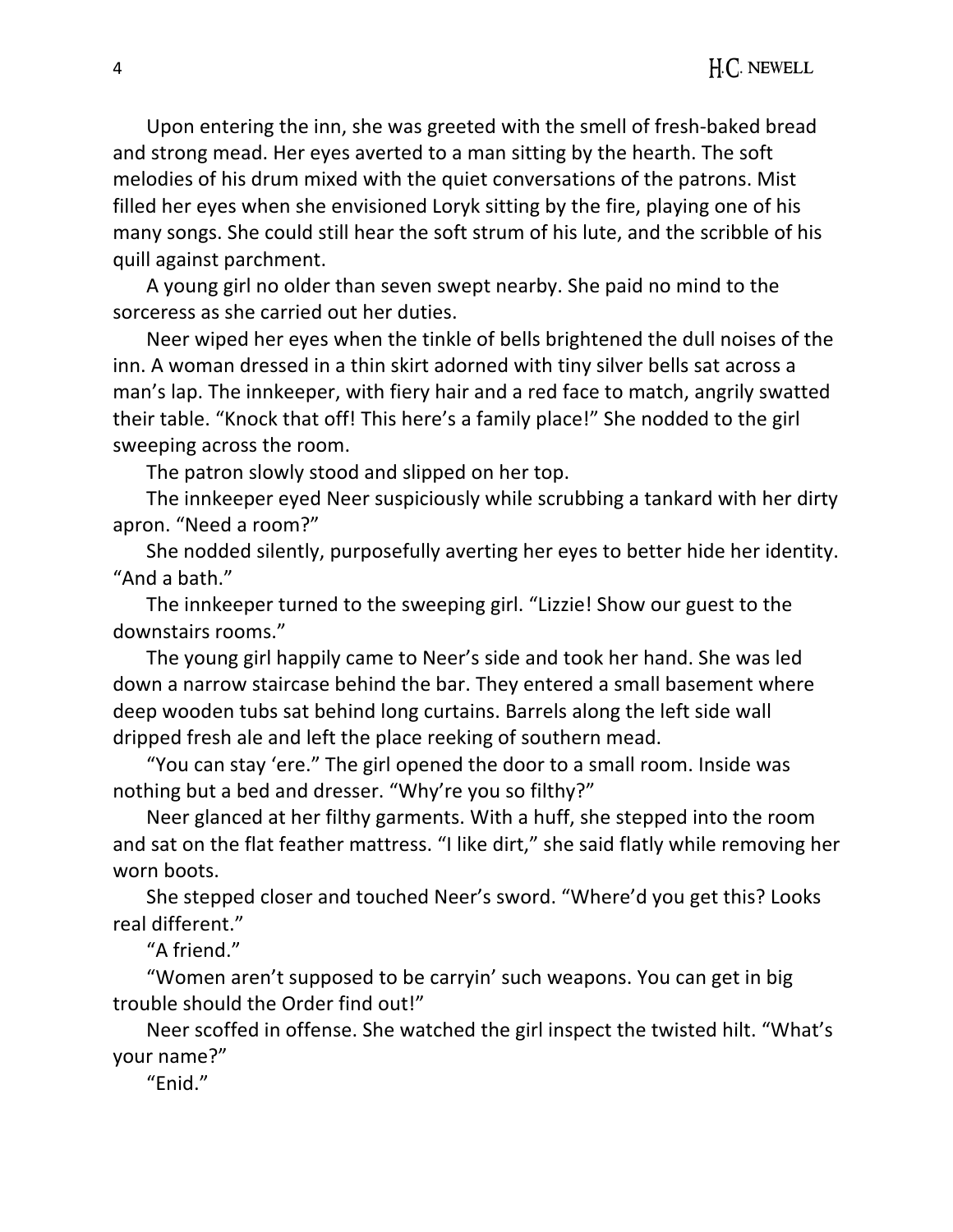"I used to be a kitchen wench, too. When I was about your age."

"Really? Did you like it?"

"No. Not really."

Enid shook her head. "Me either. I want to be an adventurer like you. I'll bet you've seen all kinds of stuff." She sat on the bed and twirled her fingers. "Ma says I'm not meant for such things. Said I'd best get used to cleanin' the inn." Neer was silent as she fell into her memories. The long nights waiting tables and cleaning the filthy, sweat-stained sheets of the grimy Sword and Sheath\* patrons. How she wished she could go back and tell herself to take another path. To find a home and never let go of those she loves.

Her thoughts broke when Enid slowly stepped to the door, and Neer, though desperate to help her, was at a loss for words. "I'll fetch you some hot water for that bath, miss. For three bronze we can clean the filth from your clothes."

"No thanks," Neer said. The girl stood silently for a moment and then skipped away.

Neer closed the door and leaned onto the mattress. The road would've been comfier, and it was free, but she couldn't complain. At least the inn was safe.\*\* Sitting atop the bed, she pulled a weathered note from her boot, where she'd safely hidden it. Lying back, she unfolded the page. It was a page from Loryk's full adventure book. Of all the stories, poems, and ballads, this was the only journal entry, and one she couldn't part with.

"We're still in this bloody cave," it started, *"*Neer's unconscious from the rune, and I'm stuck in this house with Avlock Evalork Avvahl the blond one. He's okay enough. Seems to really care about Neer. He won't stop looking at her and making sure she's okay. I hope she's alright. Never been to no place like this… we may not make it out. If anyone's holding them back it's me. I should've just stayed back home. I'm no fighter. I'm nothing, really. This place has been hell.

I don't know why I'm writing this. Feels foolish. But I guess I can feel it coming. The end, that is. We aren't all going to make it out of here, and if it's me that falls, I just hope that my stories can live on. I never had much in life, but I did have family. The brotherhood was always good to me, and I'll always be grateful.

*<sup>\*</sup>The Sword and Sheath was a famed high-class brothel along the border of Llyne and Styyr. Known for its wide selection of the most astute men and women, patrons would visit from all across the country to get a taste of what the Sword had to offer.*

Situated in the center of the ever-growing city of Raeg, the brothel was a central hub for travelers, and many believe it was the reason for the *creation of the High Road Pass, which connects western Styyr to eastern Llyne.* 

*Eleven years ago, the prized establishment inexplicably caught fire. And while many residents of Raeg sought the culprit, they were never found. The Sword has since been rebuilt under new management, though it's but a shadow of what it once was.*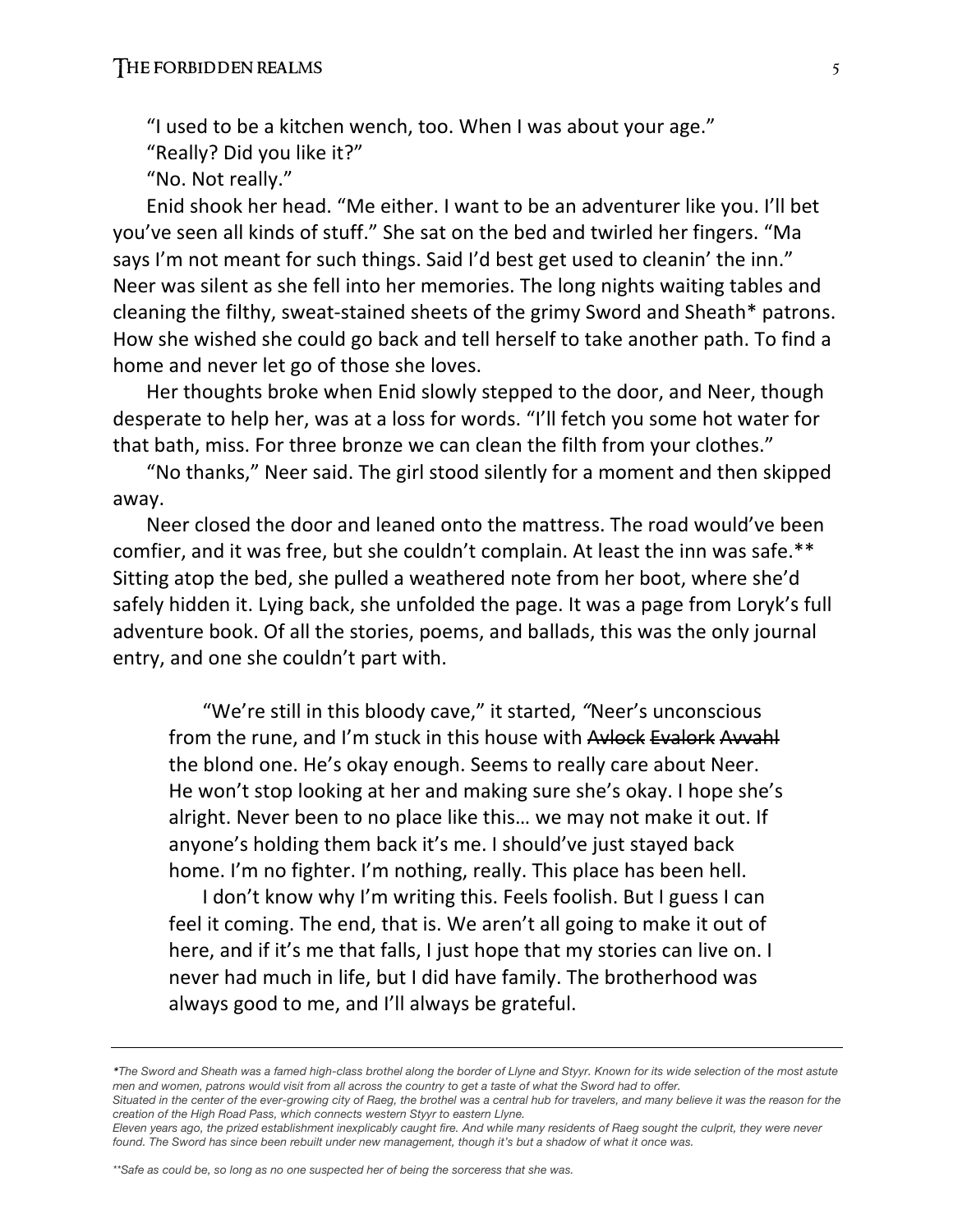Neer, if you're reading this and I'm gone, just know that I love you. Always have. You're my best friend. My family. You can do this, and you aren't alone. That evae over there cares about you. I can see it in his eyes. He's good, Neer. Plenty of people are. Don't go getting all cynical and crazy like before. Whatever happens, we'll always be together. You'll never be alone.

Go send the High Priest and all those blasted people of the Order to the farthest reaches of hell. I'll be waiting for them.

Guess this is it. I'm getting sleepy anyhow. Not sure how to end this thing right.

Farewell."

She wiped away her tears as she scanned the page multiple times, though she didn't need to. The words were engraved in her mind. Nearly two months had passed since she left home. After a reunion with Reiman and Gil, and a beautiful ceremony for Loryk, where he was laid to rest in the crypts beneath the Tree of Porsdur, she set off on her journey to Ravinshire. Reiman and Gil would've come along, but she wanted to be alone, and they had other matters to attend to.

Chills covered her cold, aching body as she dipped beneath the warmth. She exhaled a deep breath as her muscles relaxed. Lying within the water, which had turned murky from her filth, she heard hard footsteps race across the ceiling.

"Mariah!"\* a man exclaimed. "Have you heard?"

"What is it?" the woman asked, seemingly unenthused by his outburst. "Priest Ealdir\*\* is here!"

"Truly?" She was more alert. "What could he want with a place like Morinth? We're naught but a logging village."

"Word has it they've found a sorcerer nearby."

Neer's stomach dropped. She lifted from the water to listen closer.

"Sorcerer?" Mariah asked. "There ain't no sorcerer here."

"They got word of one living around here. Said a neighbor saw them creepin' around in the night using their magic."

"That's enough, Hank. Fetch some water and clean the glasses. There'll be no more speak of such blasphemy."

Footsteps echoed away and then disappeared behind the creak of a heavy door. Neer slipped quickly into her clothes and gathered her things. Upstairs, she

*<sup>\*</sup> The Innkeeper*

*<sup>\*\*</sup> Not to be mistaken for the High Priest, who is Neer's most formidable foe. Priest Ealdir is one of many Priests that reign over Laeroth. When his temple in Llyne was overthrown by the brotherhood, Ealdir settled into Ravinshire, where he was welcomed with open arms. The people of Ravinshire, who are fiercely against the Broken Order Brotherhood, or Rebels, built the Priest a temple at their own expense to show their devotion to the Order and Divines.*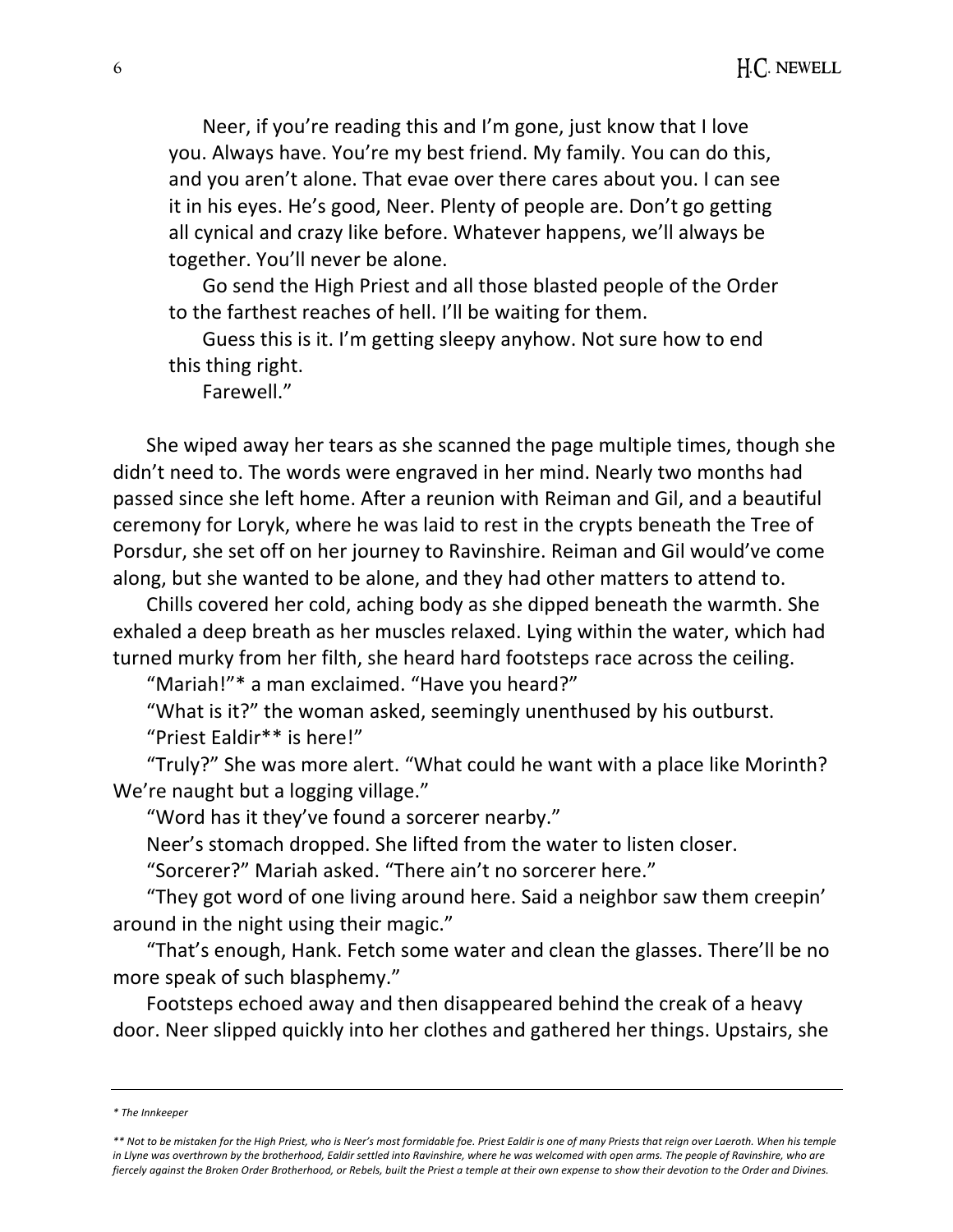handed the innkeeper a silver coin. The woman raised her brow. "You ain't stayin'?"

"Change of plans."

With a raised brow, the barkeep shoved the coin in her pocket, which Neer then apportated back into her palm. Pulling up her hood, Neer headed to the door. Outside, hundreds of soldiers sat atop their horses. They came to a slow stop as residents gathered along the streets.

The innkeeper stepped outside with a mug still in hand. The horse's parted as a priest rode through the crowd. His dark hair was short, and tan skin revealed his nationality of Llyne where he had been forced out of his temple when the Brotherhood took siege of the land. His silver cloak and golden robes revealed his deadly position as a Priest of Order.

Neer stood alone as everyone bowed to their knees. Dust swirled beneath his robes as he leapt from his steed. Two knights, wearing thick plated armor with golden scapulars, followed close behind as he walked down the street.

"Simon," the priest said in a smooth accent.

The smith stood and bowed. "Your grace."

"I've received word that your village is harboring a sorcerer."

"I'm sorry, Priest Ealdir, but if there was such a person here, we would never—"

"I understand." Ealdir placed a hand on Simon's shoulder. The smith's large stature shifted under the priest's touch. Ealdir turned with a nod hardly noticed.

Harsh light reflected off newly forged steel as the knights unsheathed their swords. Neer covered her eyes as it glinted in her face.

The smith faltered. "These are good people. We follow the teachin's and do naught a thing out of line!"

"Simon, friend, we aren't looking to shed the blood of the innocent. A demon walks among you. Do you want your children to be influenced by a sorcerer? One with a soul so twisted and foul that only the Divine Nizotl himself could have created it?"

Simon shook his head. Ealdir nodded in approval while his men scoured the town. Neer stepped back as they walked into the inn. The stillness of morning was quickly broken by the throwing of furniture and frightened screams.

"That's her!" a patron shouted. "It's the innkeeper!"

Knights rushed to the porch with their weapons drawn. "What? No! You're mistaken!" she cried. The butcher and smith rushed to her aid. Three knights quickly blocked their path.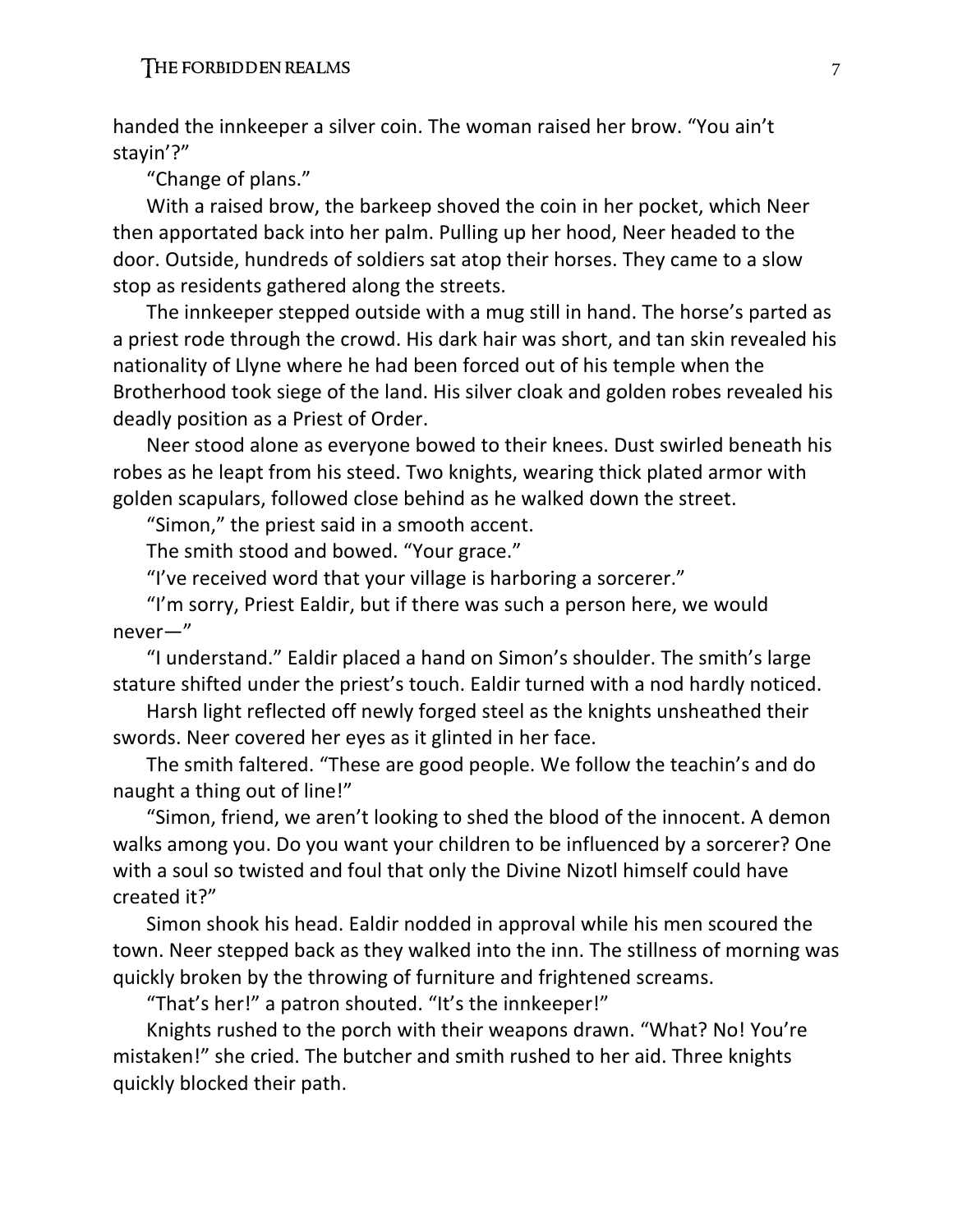"Please!" the smith begged. Tears carved clean trails down his red cheeks. "It isn't true! You've got the wrong person!"

"Simon!" the innkeeper called to the smith. The villagers watched without a peep.

"This demon is your wife!" Ealdir said. "You know the penalty for such treason!"

Enid whimpered as she was dragged to their side. The family cried and begged while the villagers stood by mutely. Some wept and covered their faces with their hands, while others wore satisfied expressions.

Ealdir waved a knight forward, and he obediently stood before the smith. "Six Divines of unity and peace," the priest started, "protect these souls as they're transferred into your realm from this life. Clean their spirits so they may once again be free."

Ealdir bowed to the family, who whimpered and begged at his feet. He drew back his weapon and lunged at the smith's chest.

With her sword in hand, Neer transported instantly behind the priest and sank her weapon deep into his chest. Blood spurted from his chest and painted the couple in red. The village fell instantly silent. Not a sound was heard as they watched the sorceress push her sword deeper into his back.

Blood-covered silver protruded from his chest. He gasped in agony. She pulled back his head. Solid black eyes overtook the prominent teal. An angry, satisfied whisper left her lips as she warned, "Send the Divines my regards."

She pulled her sword from his body as the soldiers charged forward.

Her gaze moved to the family, who stared at her in horror and rage. Feeling uncertain of herself, she pushed away the doubt and closed her eyes. The heavy clank of metal armor filled the silence as the knights drew nearer. Strong, tingling magic swirled inside her. With a deep breath, she focused on her energy and disappeared.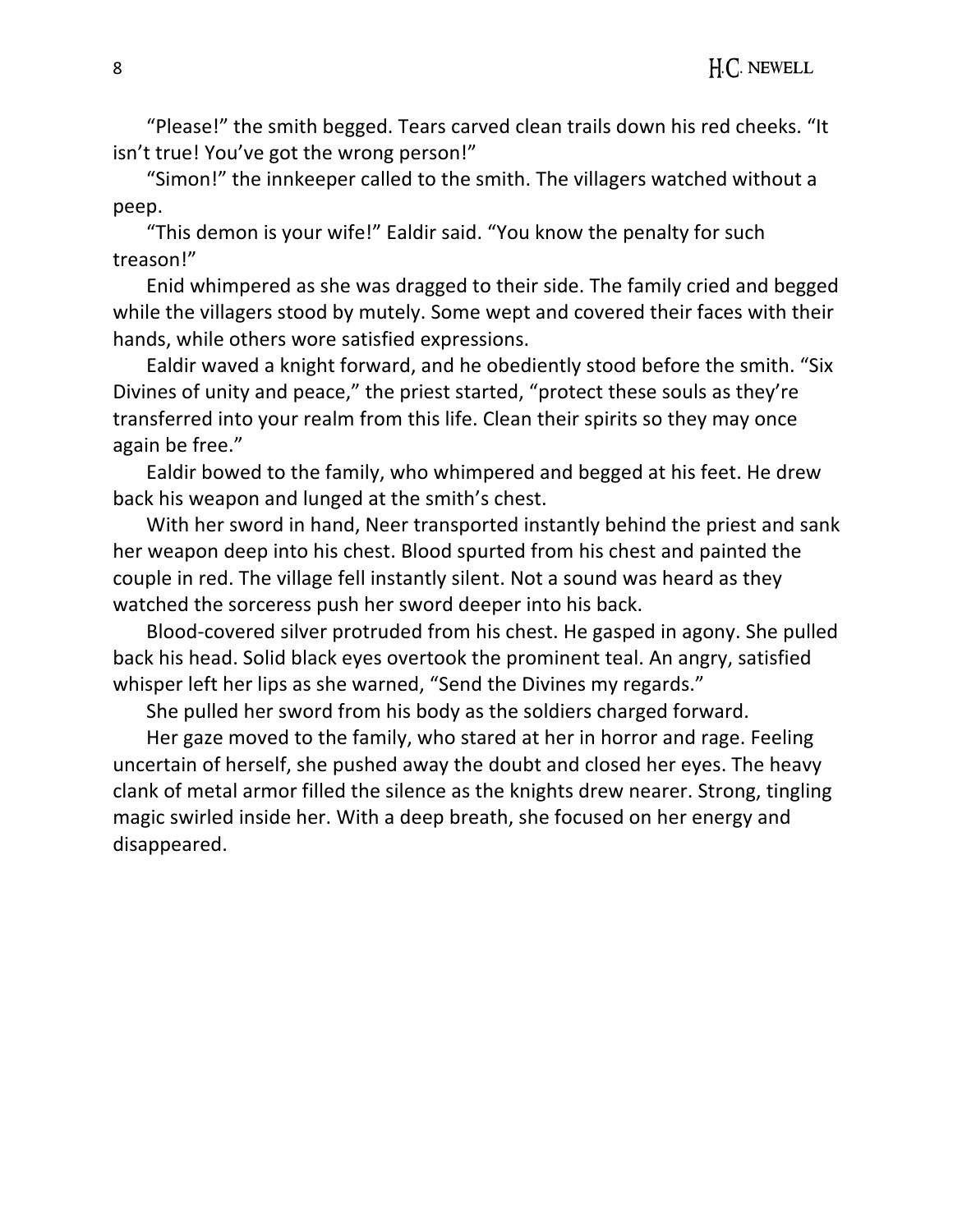

# **HAPTER TWO** The raven *Nerana*

Sunlight cast across an empty desert, sending waves of heat rippling above its rocky surface. Not a soul would dare trek such a dangerous and unforgiving place. The place that men come to die, or so the saying goes. Their secrets kept forever hidden beneath the scorching heat of an unrelenting sun.

No one ever stepped foot into Aragoth that saw their home again. Their footprints were all that remained of their journey into the land of fire and fiends.

Into the land of vengeance and rage.

The land of the lost and forgotten.

A raven's caw sounded across the plains as it drifted through the open air. Its wide shadow circled far below; a dark void scanning the empty ground. Dark eyes focused on the world as a shimmering rift rippled into existence.

Neer rolled across the ground, and the rift collapsed into itself. Sunlight reflected against the sword that fell from her grasp. The priest's still wet blood covered her face and clothes.

With a light groan she struggled to her knees and then collapsed to the ground. Her body ached with depletion as the exertion of such energy relieved her of strength. Darkness pulled the corner of her eyes as her focus wavered on the fading world.

The beating of black wings gifted her with a soft breeze as the raven landed nearby. Tilting its head, it hopped closer, inspecting her. Neer anticipated the scratch of its talons or stab of its beak as she laid motionless, waiting. The bird made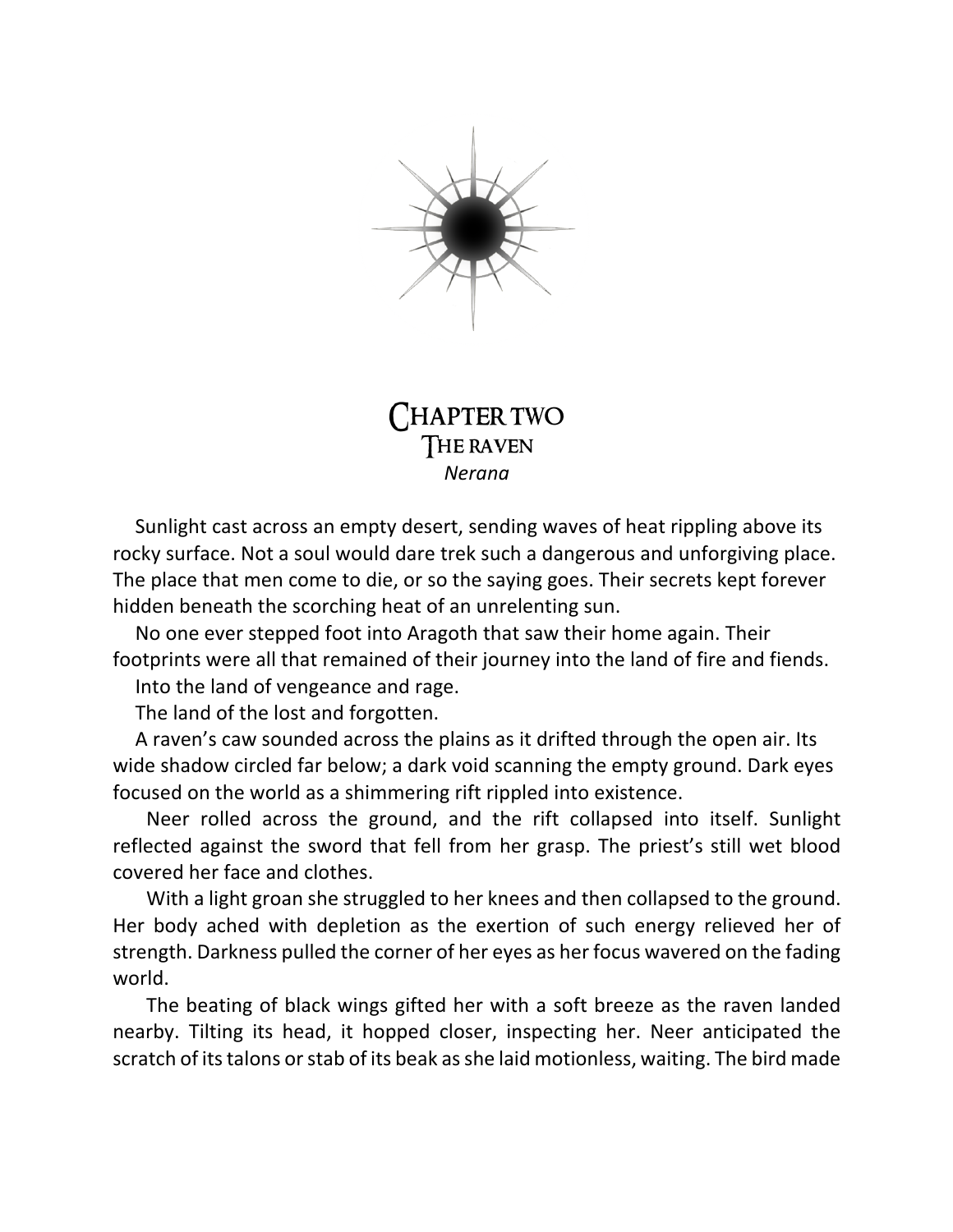no such advance. Instead, it watched her for a moment longer, and then took flight. Its shadow distorted over the many rocks and cracks as it disappeared from sight.

With an exhausted breath, darkness pulled her into a deep, unending sleep. Unable to fight its temptation, she closed her eyes, and laid beneath the heat of the ruthless desert sun.

An aggressive voice jolted her from sleep. Her falling eyes couldn't focus as the stranger marched closer. The light faded when a large shadow crept over. She relished in the relief that it gave her burned and blistered skin.

A figure with deep red skin and a large, muscular body stood above her. She toppled aside when he kicked her over. Shrouded with delirium, she opened her dreary eyes and found it wasn't a stranger kneeling above her. Instead, it was another. Someone she never expected to see again.

"Come on, Neery."

His voice was clear and strong. His brown eyes sparkled as light shined through his curly auburn hair. She reached up to touch his face, unable to believe what she was seeing. Her fingers caressed his cheek, and a weak smile pulled the edges of her cracked and bleeding lips. "Loryk?" Her voice was barely a whisper.

"Shh," he started, and leaned closer. The soft touch of his skin was comforting as he pulled her close. "Just rest now, Neery."

She sank into his embrace and closed her eyes.

The stranger lifted her from the ground and tossed her into his cart. She lay unconscious atop freshly picked fruit and animals fresh from the hunt. The desert native hopped onto the saddle of his large two-legged reptile and rode off with Neer in tow.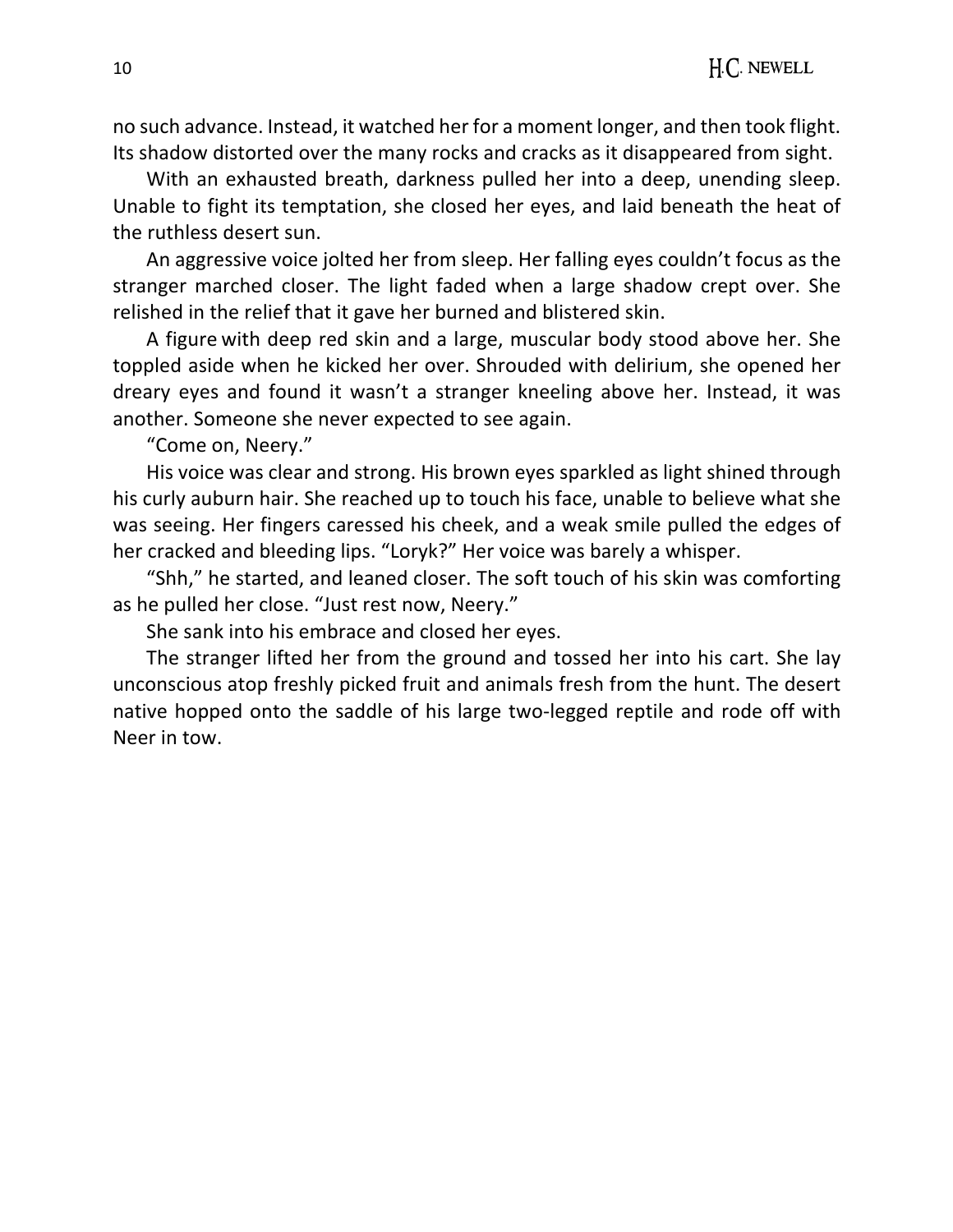

## Chapter three the key *Aélla*

Platinum hair waved in the soft breeze. A woman, with fair skin and deep blue eyes stood by the riverbed. She was alone, staring with deep contempt as the water flowed quickly through the deep canyon.

Rock and stone surrounded her at every turn. High above, stretched across the wide cavern, was a city made of thick red bridges. The suspended pathways led to various shops and homes supported by tall rock columns. Red canopies stretched over the largest of areas, allowing shade to protect their goods and wares.

Gruff voices echoed through the chasm as villagers carried on with their day, paying no mind to the woman that stood beneath them.

Her hands fidgeted as she chewed her lip. With a deep exhale, she turned to the sky. Sunlight radiated from the heavens, casting a deep warmth that stung her skin.

"Come on…" she begged in her native evaesh language. "Where are you?"

Though not who she expected, her gaze averted to a small humanoid creature as it landed atop her shoulder. The tiny creature, with large round eyes and a bright red glow around its orange, leafy skin, smiled at the evae. Standing at just ten inches tall, the creature held two beautiful translucent wings that extended high above her head, and two others that reached just beneath her knees.

### "Drimil!"

Heavy footsteps thudded against stone as her friend approached from behind. He was a large vaxros man, standing at the typical seven-foot height, with large muscles and short black hair. Yellow scars were bright against his deep red skin, displaying his valor with intentional and battle-worn marks. The vaxros were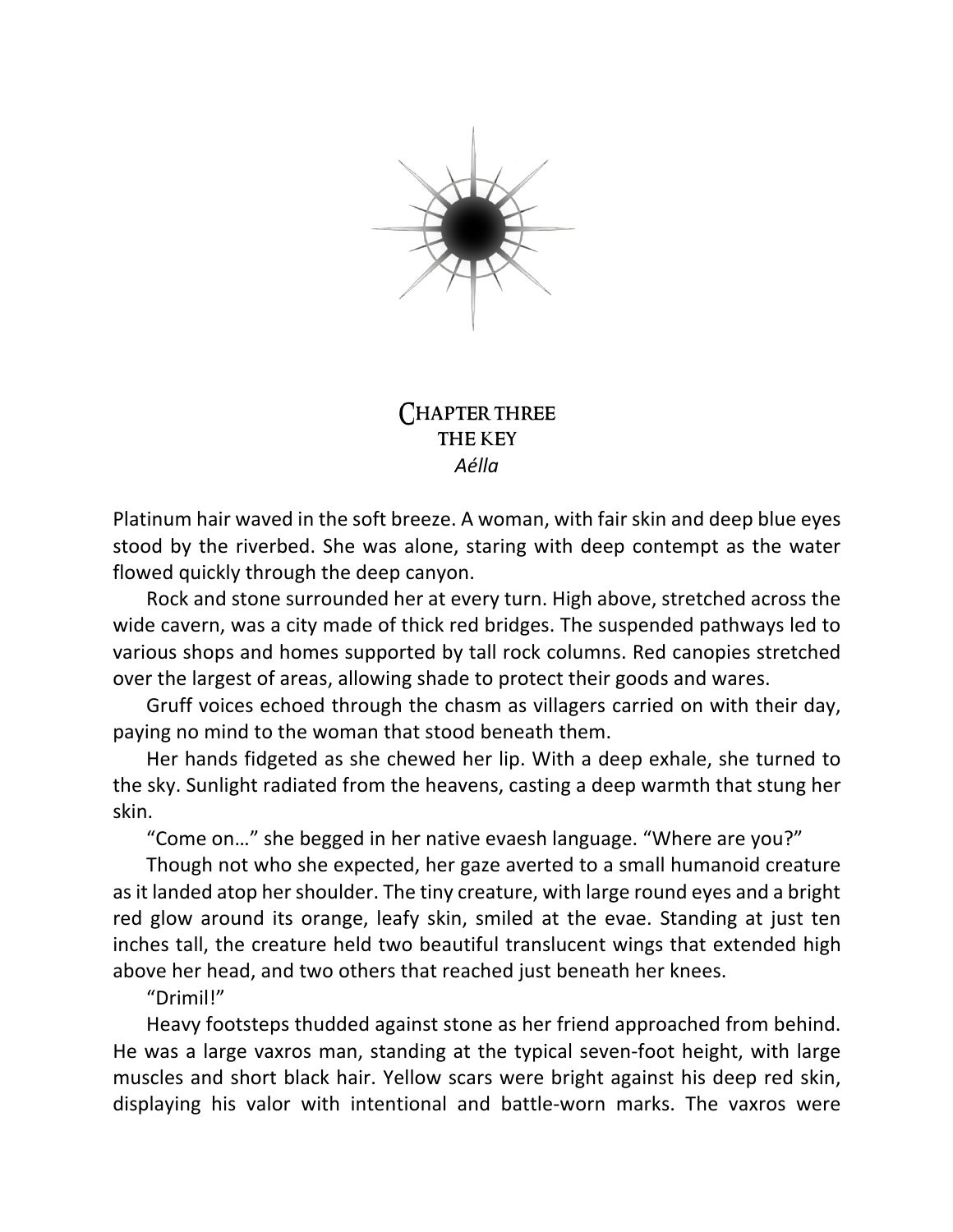natives of the desert, moving to the land five-hundred years past, and were unforgiving in their hatred of any that didn't share in their history and home.

While many would be intimidated by such beasts, who are oft regarded as the most brutal and courageous in battle, this young woman was unafraid of their reproach. Her lineage gave her amnesty, and with it, she chose a path which led her through their home and into the forsaken realms of her ancestors.

Her shoulders slumped and her head shook. "What is it, Y'ven?" she asked. Her voice carried the despair evident in her posture.

Y'ven straightened with purpose. Glowing yellow eyes peered to the friend that refused to meet his gaze. "You are alright?" His evaesh was broken and hard to understand. "Why do you come here alone?"

With another glance to the sky she admitted, "He hasn't returned. It's been days."

"He will return." His shadow engulfed her small frame when he stepped closer. He placed a large hand onto her shoulder and smiled with an ugly, sympathetic grin. "Show faith, Master Drimil."

Her sorrow faded into a breathless laugh at his attempt to console her. It wasn't typical of the vaxros to show kindness or empathy toward others, but Y'ven was different. In their weeks together, she came to learn there was more to some of the brutish desert beasts than meets the eye. Speaking a foreign language, for instance, was such a rarity she believes that Y'ven may be the only vaxros to have learned.

 The coolness of the river's wind was overtaken by dry heat when they stepped away from the water. Moving closer to the suspended village, they held a quiet conversation. "Enough with the formalities," she said with a smile. "Call me Aélla."

"I cannot."

Her lips scrunched into a playful grin. Y'ven paid her no mind as he led her up a spiral incline to the base of a tall pillar. They stepped to the edge of the city and walked across the taunt canvas bridges.

The scent of tanning leather and charred meat swirled all around. Aélla's stomach growled and ached at the mouthwatering aroma. Baskets of leather clothes, armor straps, and the occasional half-eaten vegetable were stacked messily across the platforms. While some open areas held clothes and wares, another had racks of weapons that were thrown together as if in a hurry.

She plucked a green spotted vegetable from a basket. Sour juice dripped down her chin as she enjoyed her late morning meal. The resident's, each with deep red skin and bright yellow scars, sneered as they walked past the evae. The vaxros were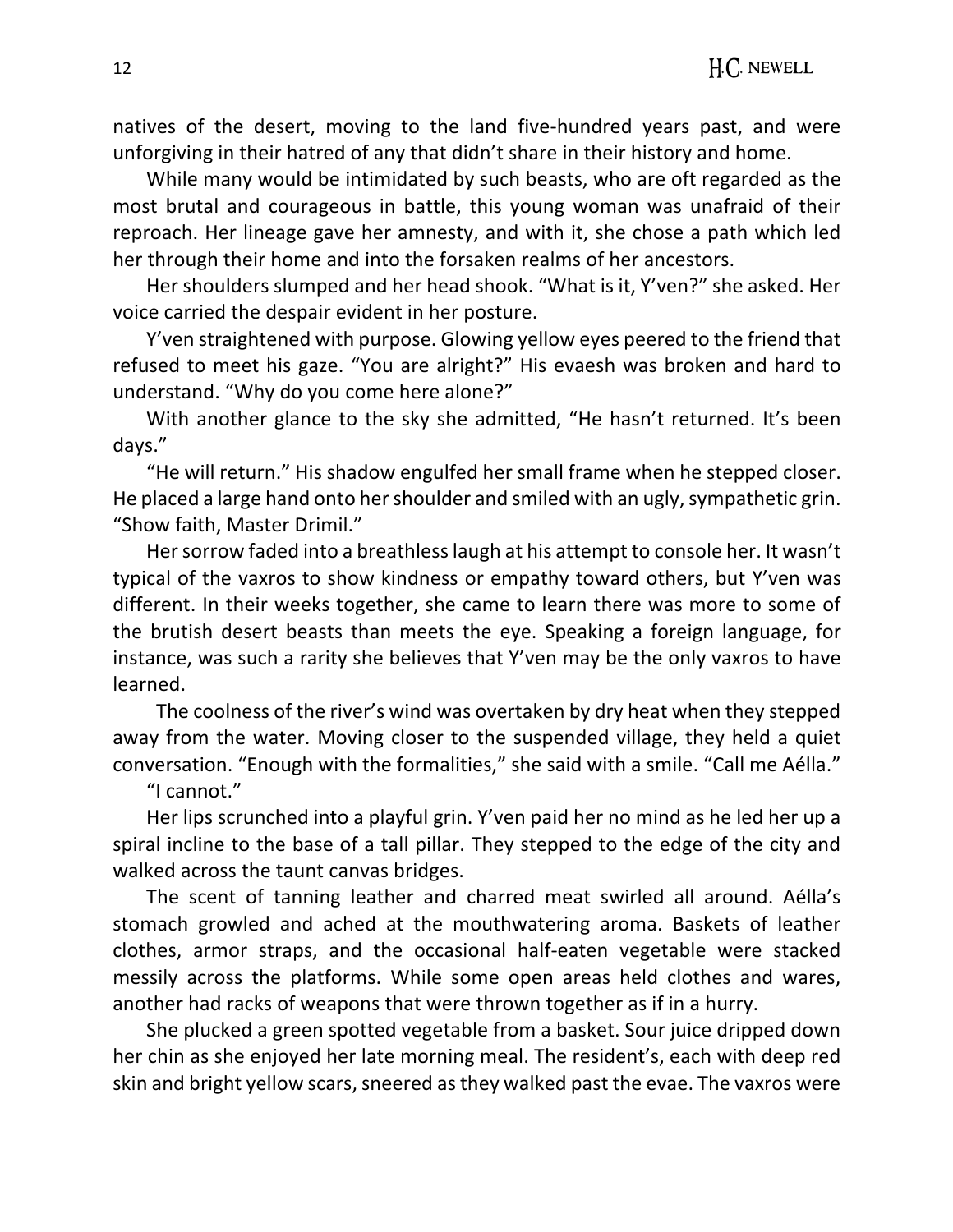not a welcoming or forgiving people. Known for their brutality and strength, they honored themselves with valor. While Aélla had done nothing to warrant such disfavor, she was an outsider, and the natives in all their resentment and distrust did not accept her arrival.

Aélla kept her chin high as she looked into the eyes of each passerby. Though they outmatched her height by nearly two feet, she wasn't afraid. The desert natives were none too thrilled at having an outsider within their lands, but it was her right to be there. Should they put up a fight, she wouldn't back down.

And more importantly… she wouldn't lose.

Ignoring their silent glares and spiteful growls, Aélla walked alongside her friend with firm demeanor. "Were you able to summon a meeting with the dül\*?" she asked.

They slipped through a thick crowd and onto a large, blood-stained pillar. Unlit torches created a barrier around the platform. A wide circle was drawn close to the edge, creating a perimeter not to be overstepped.

"This is a *gaelrog*?" she asked.

Y'ven nodded in quiet response. As they stepped across the blood soaked ring, Aélla became lost in her wonderings of the brutish and fight-ready race. She had heard tale of the gaelrog, or *fighting rings*, which were used in ritualistic acts of strength between two warriors. No weapons are allowed, and only once a combatant could no longer fight was a victor announced. There was no submitting or abandoning the dual once it had started, lest the defeatist sought to lose all their honor and respect as a warrior.

She peeled her gaze from the overlapping blood stains and followed Y'ven through the dense village. The wide path eventually broke off into smaller sections attached to doorways carved into the canyon wall. Each of the doorways were stacked in rows of three as far as she could see. Voices and shadows overlapped the windows as families gathered inside.

At the edge of the suspended village, they came to a large rock platform. Staring out into the open canyon their journey was at an unexpected end. The doorways glowing with firelight were far behind, and the many overlapping bridges had turned into one narrow path.

A single torch stood across the platform. Its flames waving endlessly beneath the beating sun. Beautiful, swirled patterns were etched into the stone beneath their feet. The blackened crevices extended along the outer reaches of the platform and came together in the center.

*<sup>\*</sup> A dül, in simple terms, is equivalent to a shaman. Typically, the dül lives in seclusion within their shelarr, or tribe. They are regarded as the most valued member of their shelarr, as they've earned the right to their title through blood, loss, and sacrifice.*

*A dül can be either male or female, as both sexes are considered equal in all regards among the vaxros. The dül is the oldest member of their shelarr. Dül'muirin of the grenghat'shelarr is the youngest ever at 319 years.*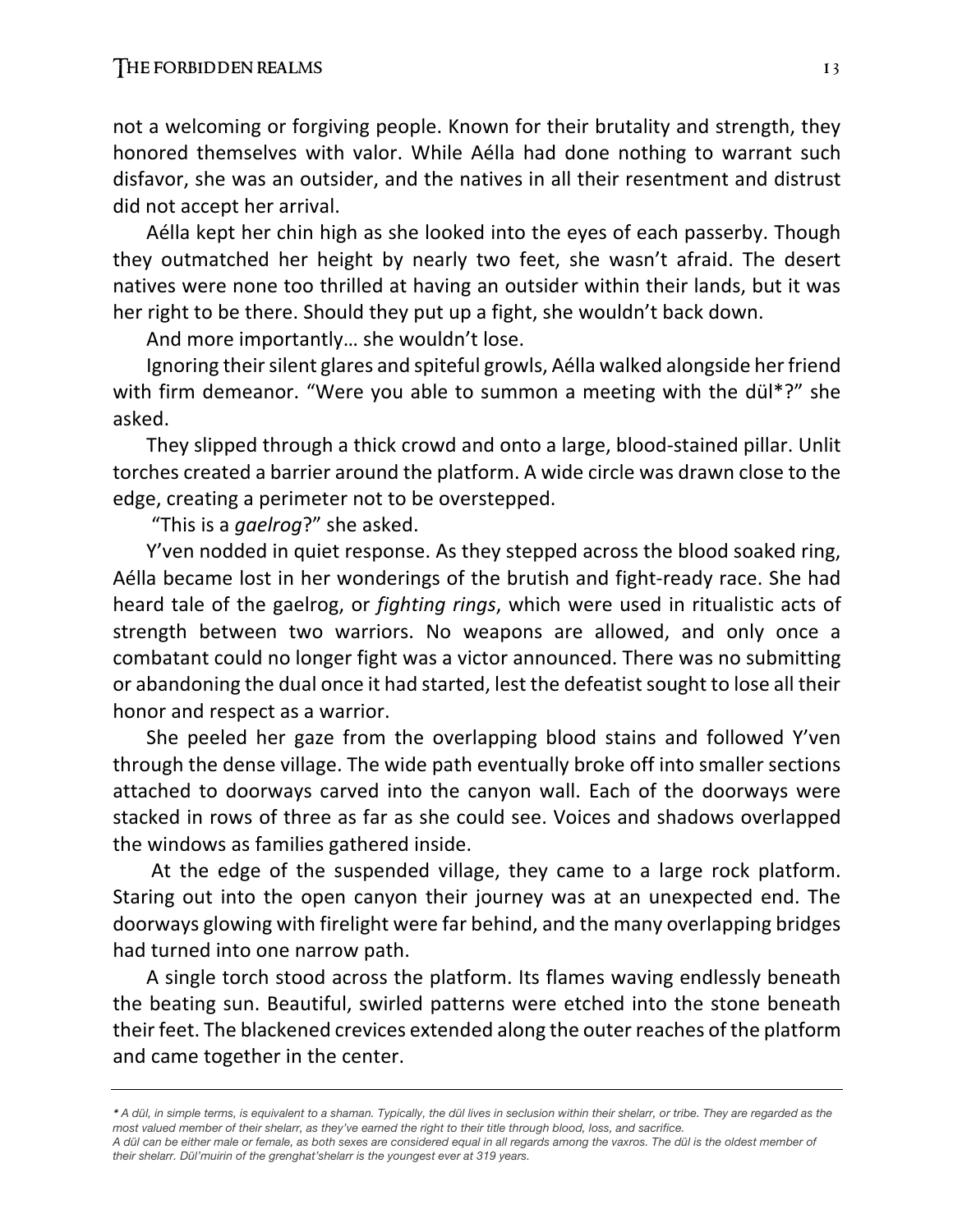Y'ven stepped to the torch and cupped his hands around the flames. The glowing heat transferred from the torch into his palms as he stepped to the platform's center. Taking care to keep the flame alive he knelt atop the stone and pushed the flame into the ground.

Aélla jumped back when the flames erupted throughout the blackened design. Bright orange light flickered atop the ground, sending waves of heat and embers through the air.

Rocks shifted along the canyon walls. Its deep, crumbled grinding reverberated through the canyon. The bridges shook as the world rattled. Aélla steadied her balance as rocks as large boulders extracted themselves from the canyon walls. They floated slowly toward the platform and aligned themselves into a floating bridge. The fiery platform slowly snuffed out, leaving behind the blackened remnants of the shallow designs.

"Come," Y'ven said, and stepped across the newly formed bridge. Aélla stared timidly at the new formation. Her wide eyes were fixed on the vaxros as he strode across without hesitation.

She followed behind, taking care not to slip or fall beyond its untethered edges. Relief washed over her when they came to a hidden alcove within the canyon. A large archway surrounded beautifully detailed doorsthat were carved into the wall. A battleaxe rested within the stone above them. Wilted flowers, woven baskets, necklaces made of smooth rocks, and incense were laid outside the entry.

Y'ven knelt in front of the door and whispered a sacred chant. Orange light brightened the creases of the doorway. Aélla stepped back when the doors shifted, and the fires burned out.

Y'ven heaved as he pushed the doors open, and together they stepped inside.

A deep rumble shook the air when the door closed. Small fires burned brightly within large goblets along the walls, keeping the large cavern alight. The domeshaped ceiling glowed red designs that led to an enormous chandelier. A bright flame circled within the metal constraints of the beautiful fixture.

Standing in the center of the room was an enormous statue of a scaled beast. Its long tail curled around the pedestal, while its winged arms were stretched out to the sides. Fire glowed from its open mouth and wide nostrils.

Four large horns extended back along the length of its head. Spiked scales lined the edges of its spine. Sharp fangs rested within its wide-open mouth. Aélla had never seen a creature so fierce or intimidating. Even in the presence of its statue, she was frightened. The serpent-like creature stood atop a ten-foot pedestal. Its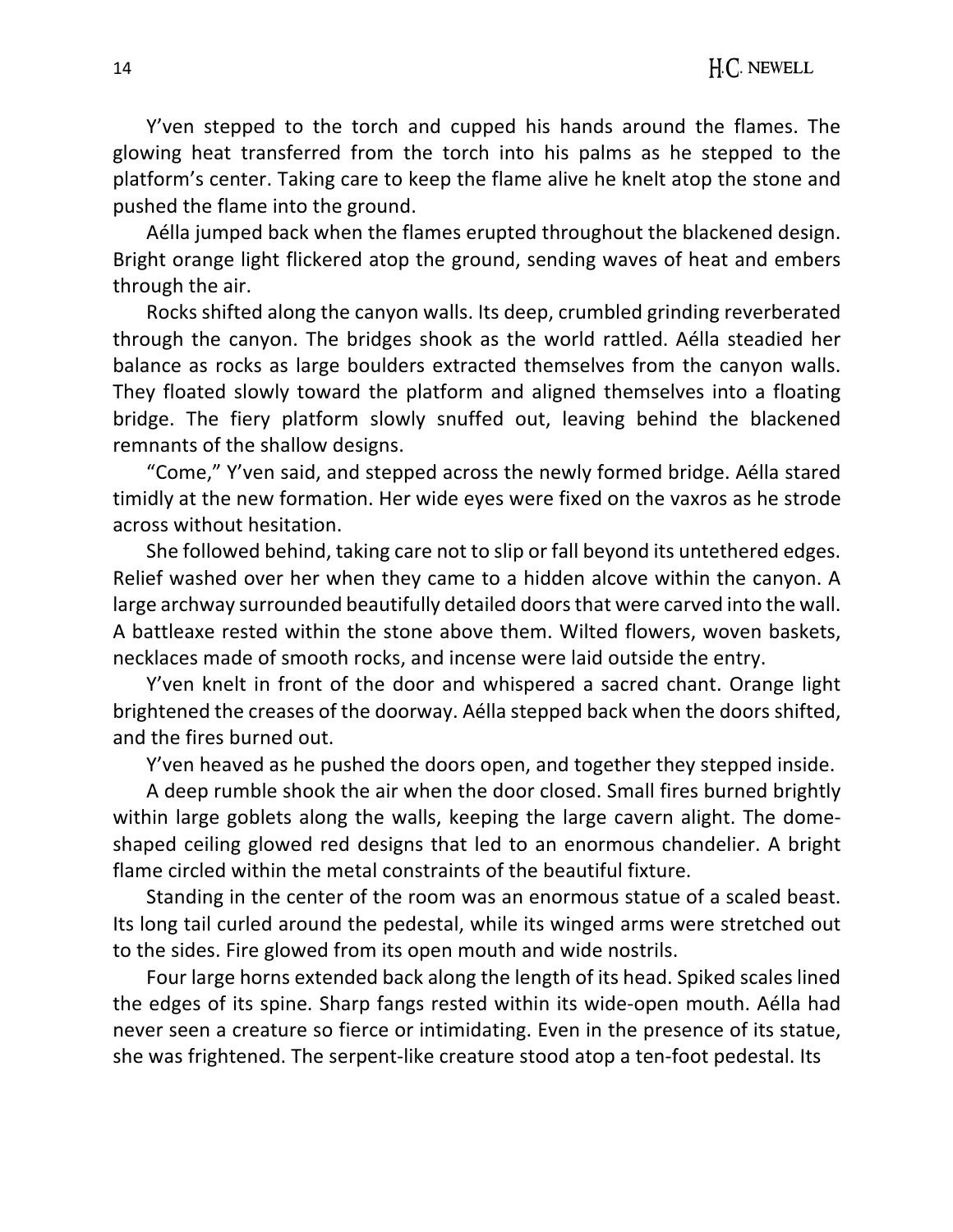body extended to the ceiling, where its open mouth hovered beside the glowing chandelier.

"What is this?" she asked while gazing upon the creature whose smoothed stone scales glistened in the firelight.

"Draak.\* Born of fire and power. First rulers of Erolith."

"The rulers?" Her face twisted as she turned to Y'ven.

"Vicious. Bloodthirsty. First magic users. Men learned to harness magic. Used it against them."

Her gaze returned to the statue. Cold, glistening stone laid beneath her fingers as she touches its tail. Fear trickled through her as its glowing eyes bore into her own. With a half-step back, she put space between them. "I've heard of the draak from First Blood text, but there are so many stories and legends that it's hard to tell truth from fantasy." She paused. "My old friend, Thallon, used to say they were just the imaginings of parents who wished to keep their unruly children from sneaking out at night."

A deep thud echoed through the quiet chamber. Aélla gripped her chest with a gasp, while Y'ven turned sharply to the east. A vaxros dressed in dark, layered robes and a headdress of bones stood atop a large stairway. Her bare scalp showcased beautiful yellow scars that trailed across her forehead and cheeks.

Aélla followed as Y'ven and Dru knelt at the base of the stairs. While they focused on the dül standing above, Aélla's eyes moved back to the statue, which was just as fierce from behind as it were in front.

A rumbled voice came from the stranger. Heavy footsteps echoed down the stone steps, getting heavier as they approached. Aélla stiffened when dül'Atyana stood before them and spoke in her native language. Y'ven responded, and she placed the end of her staff to his chin. He slowly lifted his face to meet with hers. The dül nodded subtly, and Y'ven's broad shoulders relaxed.

"Blood of evae, faeth, and vaxros," dül'Atyana said in broken evaesh. "Why have you entered these sacred chambers?"

Y'ven tensed. His orange eyes were wide as he focused intently on the stairs and spoke his native language. "Dül'Atyana. I bring Aélla: blood of the First. Drimil of light. She wishes to speak with you about her journey."

"Drimil'Rothar…" The woman stepped to Aella, and the evae bowed. "Your arrival comes at the brink of war. *Shadosälaan\*\** have risen. Naik'avel is near."

Y'ven translated as the dül spoke their native language, which Aélla could not understand.

*Only the rët'grugnah, or sun-blood, still tell the stories of the ancient and powerful aldar.*

*<sup>\*</sup> Roughly translated: dragon, though the ancient word has become lost as the myths and legends of such a race have been wiped from Erolith. The evae, with all their knowledge and wisdom, were mostly ignorant to such magnificent and deadly creatures, only finding mention of such a powerful race in ancient texts.* 

*<sup>\*\*</sup> In the language of the humans, Shadosalaan are referred to as creatures of darkness.*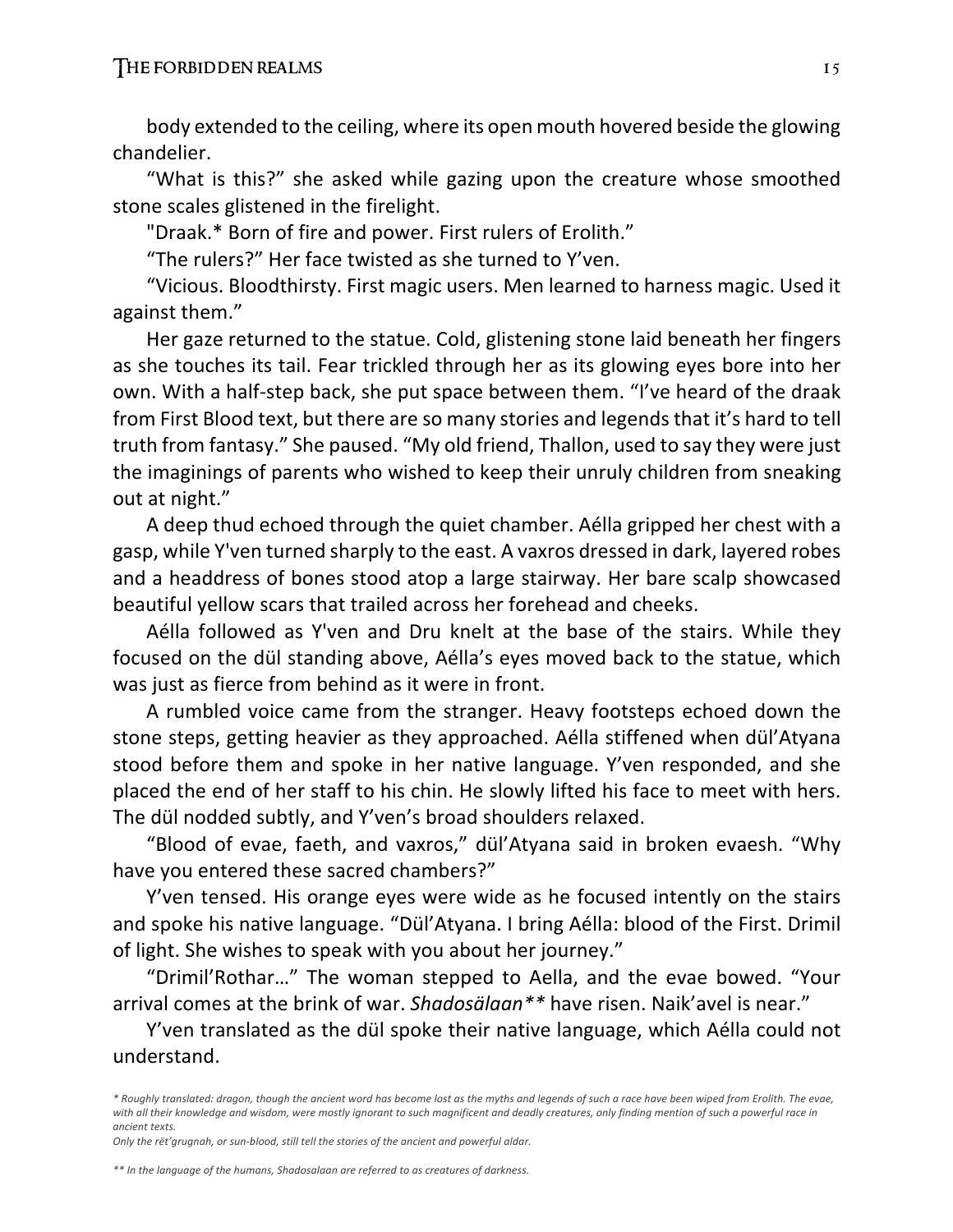"Dül'Atyana," Aella began. "It is an honor to be in your presence. I have come to the desert to enter *tre'lan Aenwyn*."

"The tre'lan\* are forbidden Master Drimil. The doors have been sealed for many centuries."

"I must find the key." Her intense gaze met with the dül's. "And you know where it lies."

Dül'Atyana stepped back. Her jaw agape and eyes wide, she stammered over her words. "For you to come to this sacred place. To demand such atrocities—!"

"This is not a request, dül'Atyana. Without my magic this world will fall into chaos. You know as well as I the strength of naik'avel." Aélla brought herself closer to the woman thrice her size. "But you do not know the strength of a true drimil." The dül hardened as their gaze lingered. Her muscular arms were stiff at her sides. Aélla hadn't the patience to wait for her dispute as she explained, "Once I've found the staff that can unlock the tre'lan, I must collect each of the four elements. I need your guidance in finding them." She carefully took the dül's hand and looked into her eyes. "Please, dül'Atyana. I will not disrespect your customs. I will *not* desecrate the ruins."

The dül's eyes softened. Her shoulders relaxed as she turned to Y'ven and spoke to him in their common tongue.

"Forbidden pillars you seek," he translated, "not for hearts of weak. Fires flow beneath your feet. Mount atop a winged beast. Water flows like blood unknown. Mountains quake and take you home."

The dül's eyes met with Aella's. "You will find the staff within the ruins of Koehevar." Straightening her back she gripped tighter to her staff. "*Rema'üklahg*. Good luck, Master Drimil. May the spirits guide you." Her lip twitched as she glared to the evae.

Aélla bowed respectfully, and swiftly exited the temple.

Outside, she closed her eyes and breathed in the fresh air. The weight of misunderstanding was lifted as she how understood her path. Her journey into the desert wasn't made without preparation, yet she hadn't the tools needed to achieve her goals. With no help from the natives, her last hope was dül'Atyana.

"Where is Koehevar?" she asked.

Y'ven rubbed his face with a heavy sigh. "Two cycles\*\* north."

Aélla nodded. Her gaze set on the ground as she came to a sudden realization. "I'm sorry," she said. "I did mean to be rude. Your people do not respect my kind. Had I not been firm… she wouldn't have helped."

*<sup>\*</sup> Tre'lan are gateways to the magical realms. Hidden within the continent of Laeroth, their origins are unknown, though it is believed they were constructed by powerful Ahn'Clave scholars.*

*Tre'lan Aenwyn is the Realm of Elements. Any being born of elemental magical energy may enter its doors and obtain the power inside.*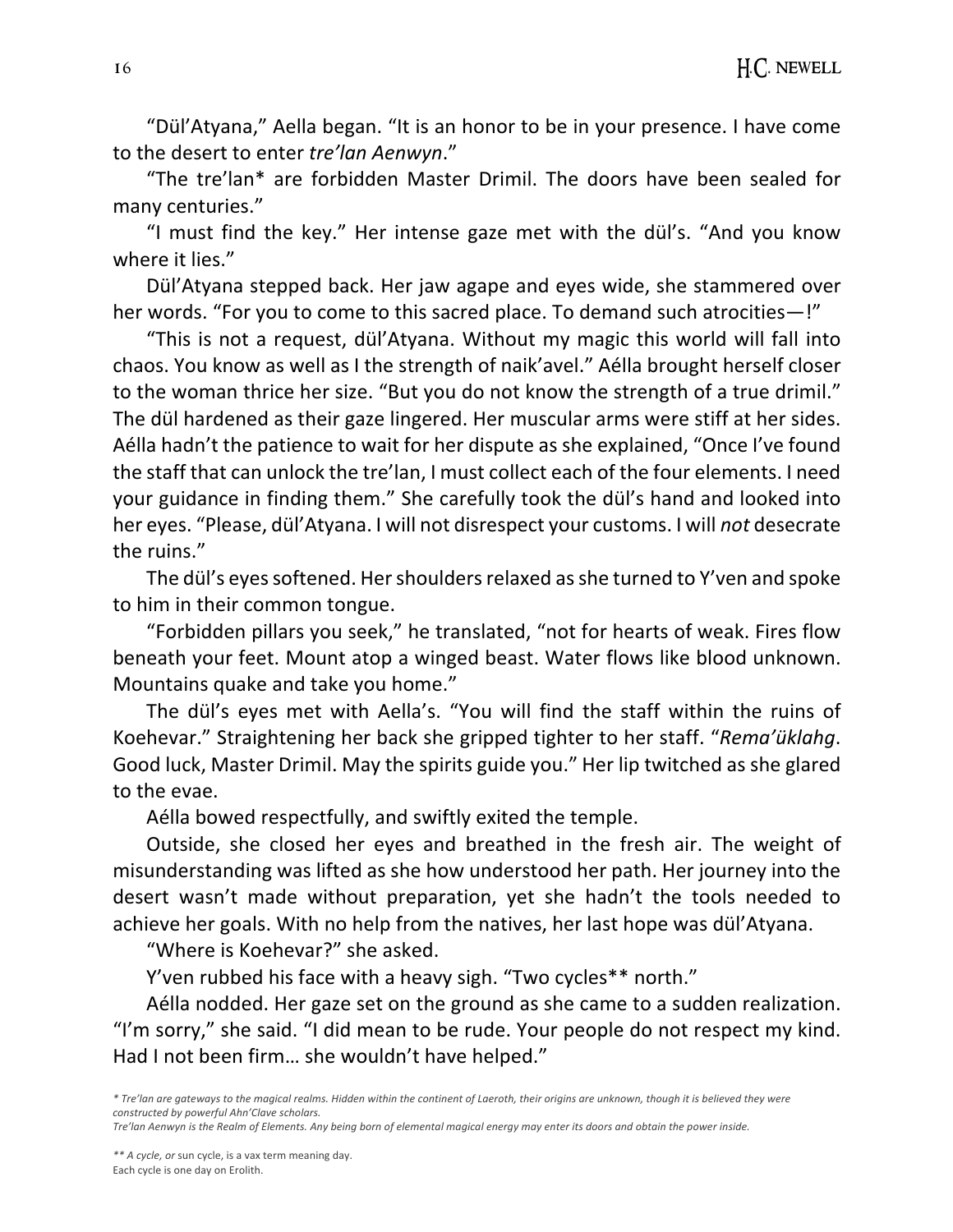"Dül are great warriors. Esteemed. Admired. Do not make them your enemy."

She met his gaze, and with a gentle nod she silently agreed to do better. Y'ven lifted his head with newfound confidence.

The silence was broken when the caw of a raven echoed from above. Aélla turned to the sky, staring anxiously at the heavens as she awaited her friend's arrival. As its shadow moved across the sky, Aélla's heart raced with excitement. Her smile widened as the raven swooped down and landed softly on her extended arm.

"Altvára." She greeted the bird while rubbing its neck with her finger. "I was so worried about you!"

The raven ruffled its feathers and shook its head. As their gaze met, Aélla's smile faded. Altvára spread his wings and lifted into the air.

"Master Drimil," Y'ven started. His eyes focused on the raven that circled high above. "What is wrong?"

"Follow Altvára. He will guide you. Make haste, Y'ven, before it's too late." "Drimil… I do not understand."

She watched the animal soar through the air. Her lips were dry, and face was pale as she met Y'ven's gaze. With a subtle nod she explained, "She's here."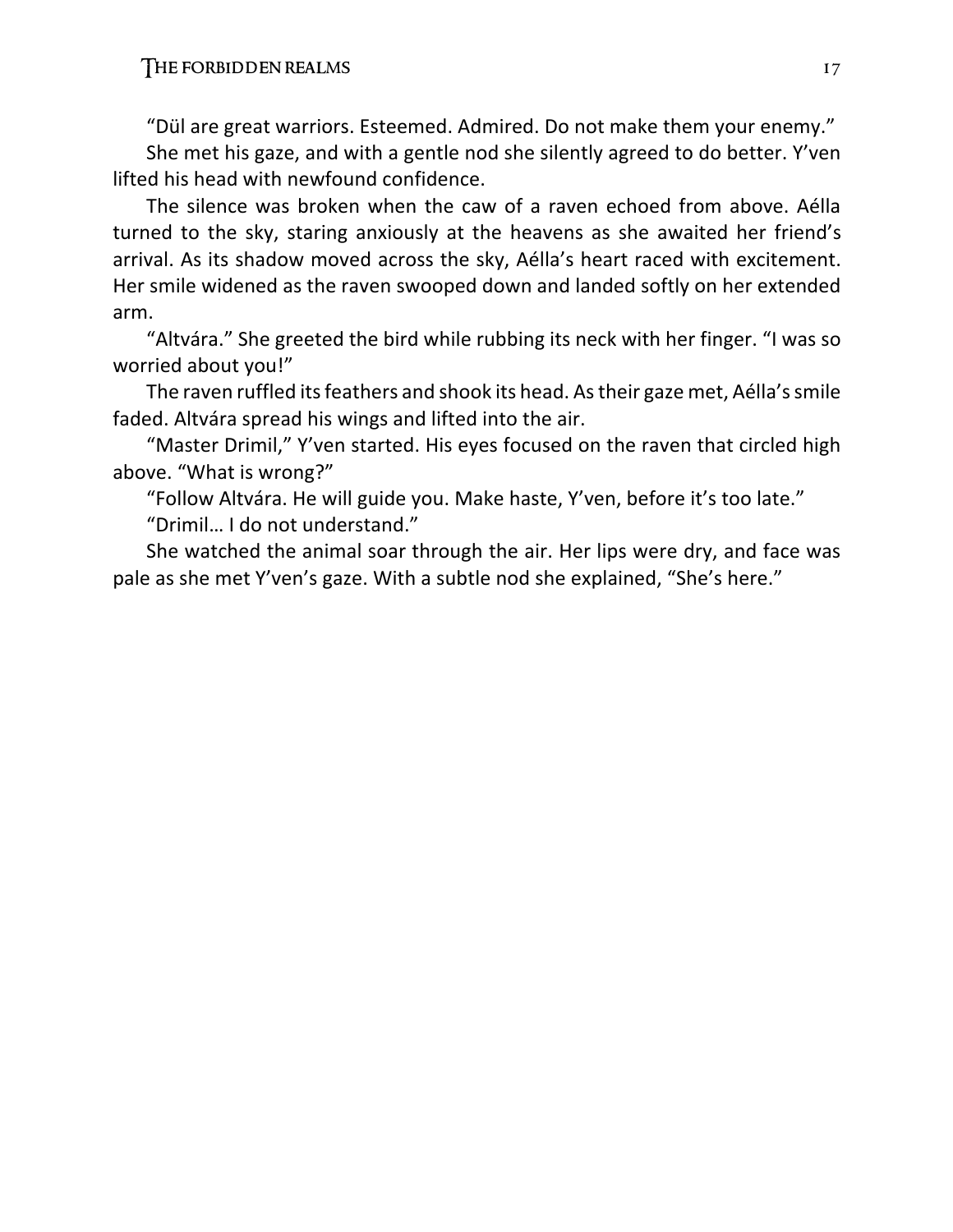

## Chapter four **AWAKENING** *Nerana*

Neer laid asleep atop the cold desert floor. She twitched and whined as nightmares of darkness and pain flashed through her mind. Visions of Loryk lying beneath the Tree. The emptiness of the cave. The betrayal of Avelloch's disappearance. Deep, thunderous growls and the vicious shrieking of monsters clawed at her sanity. They tore into her skin, ripping and shredding as she laid helpless on the ground, watching from above as her life was taken.

A flash of light broke through the darkness, and she jumped from her slumber with a frightened gasp. She gripped her forehead with an exhausted groan.

Cold air kissed her skin and the smell of damp rock lingered in the air. As her vision focused, she found herself within a dark, empty cave. A single torch flickered across the chamber, casting waves of light against the jagged walls and uneven floor. Shadows the size of men shifted her delirium into panic.

Her boots slid across the smooth ground as she scurried back. Pressing against the wall, she watched as five figures emerged from the darkness. Their long faces held deep scowls as they stared down to her. Black markings covered their skin with intense, sharp designs.

They spoke a variation of evaesh she didn't understand. Their eyes bore into her with unrelenting oppression.

A man with dark hair and a long marking across his temple strode across the room. She pressed herself further into the wall. Staring into his eyes, she was crushed beneath the weight of his power. Cold fingers gripped tight to her chin as he leaned closer, peering intently into her wide, frightened eyes.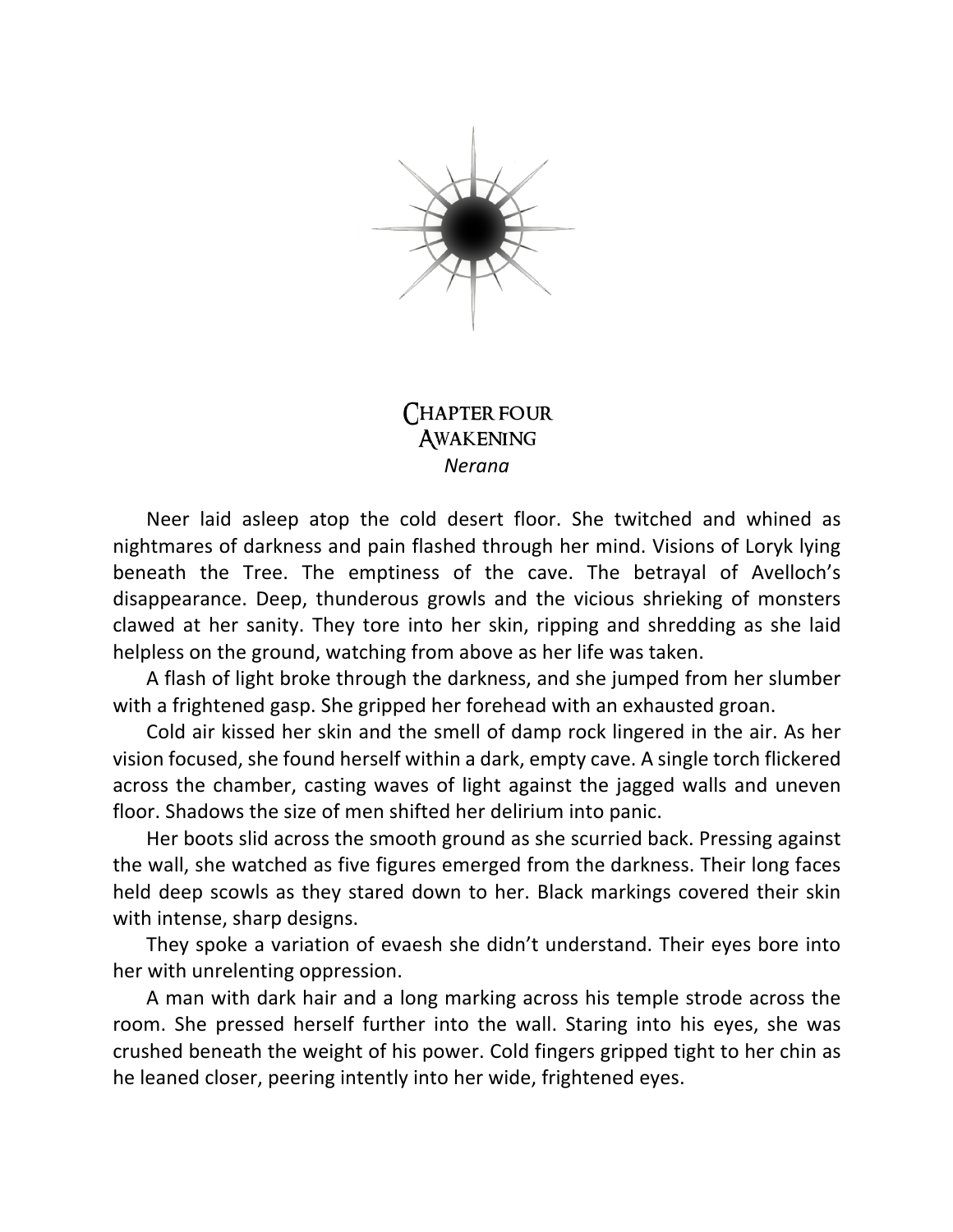Unable to muster even the weakest of energy, Neer was powerless in his grasp. The effect of her teleportation still lingered within, leaving her depleted and weak. She pushed his hand away with a feeble swipe of her wrist.

"*Nizotl vek'Drimil*," he whispered.

Her eyes widened at the mention of the deceitful and cunning divine. He placed a finger to his chin and stared to the distance.

A harsh voice cut through the silence when a woman strode forward. The man became tense. His eyes hardened as the woman drew nearer. Her angered, relentless voice sawed through the air as she continued speaking in quick, growling outbursts.

When her hand touched his shoulder, he grabbed a rock and smashed her head. Neer jumped with a loud gasp as blood sprayed through the air. The woman fell to the ground. Her cracked skull leaked with thick blood that pooled around her. Lifeless eyes were left unblinking and dull.

Neer shuddered when the man turned to her. Her throat was tight, and breaths were quick as she met his gaze. Not a shred of remorse or shame was present in his calm eyes. Something far worse stared back at her, something that she feared more than the man himself.

Confidence.

Confidence born of pride and strength. The cave drew silent as the man focused on Neer. She pushed him back when he drew up her sleeve. He paid no mind to her frail attempts of freedom as his fingers slid up her shoulder. His eyes glistened as her branding was revealed. Chills covered her skin when cold fingers stroked the marking.

She pulled away and spit at him. He turned sharply. A haunting gaze overtook his expression. Neer fell aside when he smacked her cheek with the back of his hand. Tumbling to the ground her head slammed against a rock. Blood trickled through her dirty hair as specks of white flickered in her eyes.

Hurried footsteps paraded through the cave, drawing nearer with every step. The man hissed sharply, and the cave fell instantly silent. He leaned over her, examining her face and clothes, before slowly turning away.

Firelight illuminated the cave as a stone door opened. A shadow enveloped the bright doorway when a vaxros warrior stepped inside. He stood nearly seven feet tall and wore thin leather armor\*. His black hair was pulled back into a waist-length warrior's braid. Thick red skin pulled tight across his muscular arms and chest. Yellow scars etched his body in beautiful designs.

The evae curled their fists and snarled as he approached.

*<sup>\*</sup> The legends of the dangerous and fight-ready race were true. No one who had ever visited the desert returned, but their stories survived. Tales of enormous brutes with deep red skin that stood tall as the sun were more myth than truth to the people of Laeroth.*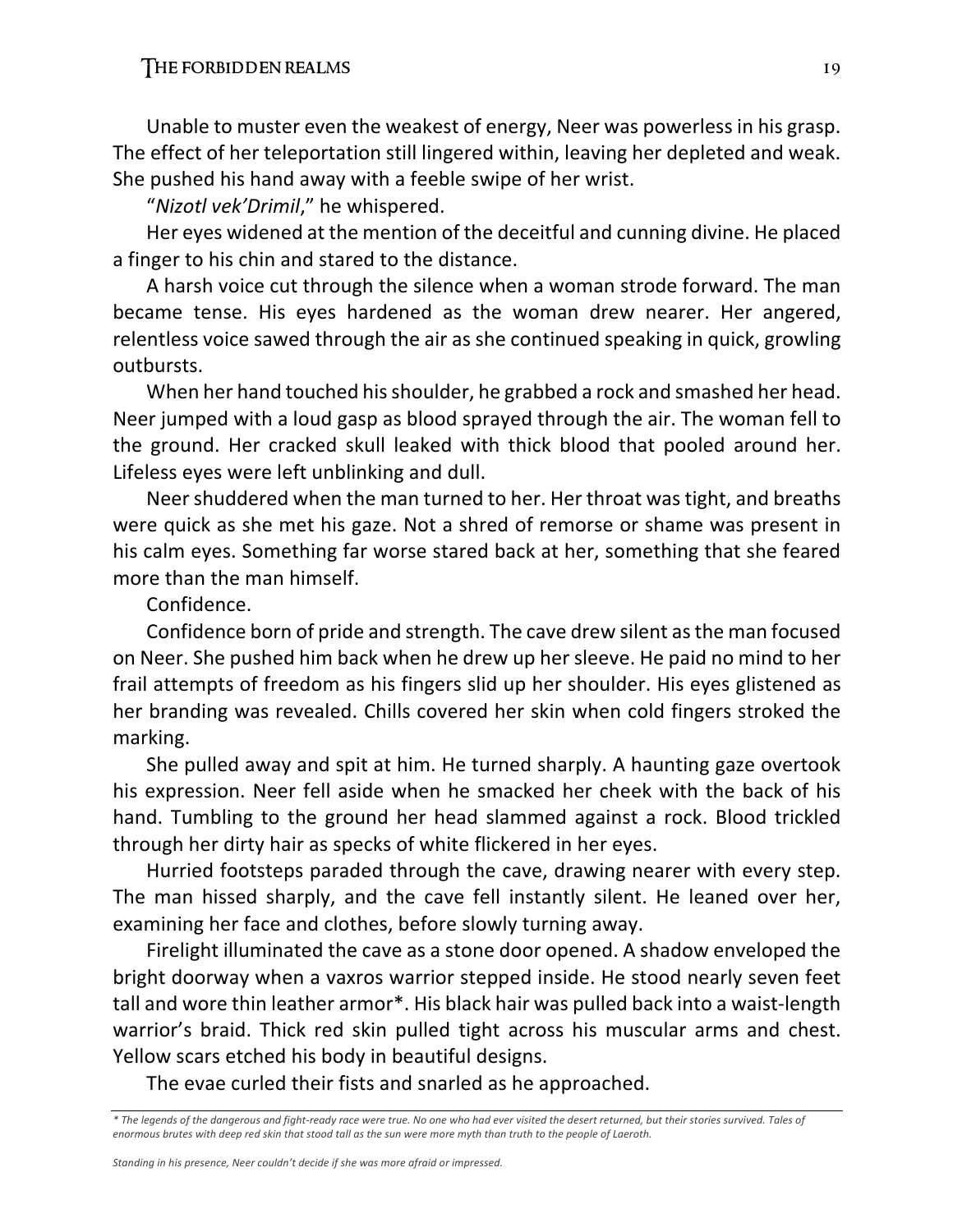His orange glowing eyes landed on Neer. With a deep inhale he broadened his wide shoulders. A low growl emanated from his throat as he looked to the evae and pointed to the door.

The man with the facial markings held a calm, relaxed expression as he stood against the intimidating guard. Without the slightest hesitation, the evae calmly stepped from the cave, and the others quickly followed.

Thunderous footsteps thudded to Neer.

"Oölak mēgrove," he growled in a deep, raspy voice. She sat unmoving as the sharp blade of his enormous battleaxe touched her throat. He leaned closer and brought his face inches from her own. A bitter smell on his breath filtered into her nose as his fiery yellow eyes pierced into hers. A menacing growl left his throat.

With a hard snatch he gripped her hair and pulled her forward. She yelped and slid her burned fingers slid across his, never able to fully grasp his hand and free herself from his hold. Her feet fumbled across the dirt as he dragged her to the village center. Half a dozen leather wrapped tents surrounded a large fire. Embers sprayed into the air, drifting through the darkness as the flames roared below.

Several dozen villagers gathered around as she was thrown to the ground. The men, women, and children all bore yellow scars across their thick-skinned bodies and wore naught more than thin loin cloths around their waists.

Neer was shoved forward and forced to her knees, completing the short line of prisoners that had been taken from the cave. Their tan skin was covered in dark tattoos, and their deep scowls reminded her of the warriors that massacred the villages of Vleland and Llyne long ago.\* Memories of her time in Vleland with Loryk and Klaud filled her mind. The sadness of her loss outweighed the anger she felt when she thought of the man that betrayed her. Klaud wasn't one she thought of often as her grief kept her consumed in thoughts of sorrow and despair, but when she did think of him, there was nothing but rage and hatred.

Her thoughts broke when her captor lifted his arms and spoke to his people. His voice was assertive and rough. The villager's confused expressions faded to anger as they stared at the sorceress. She glanced between them, uncaring of what may happen. Not a twitch or snarl interrupted her permanent sullen expression.

The villagers chanted and cheered as the man lifted his axe above his head. He turned to the first elf with a menacing snarl and swung his weapon. The elf snarled and cut a harsh phrase before the axe sank deep into his chest. Blood sprayed across the ground and the crowd cheered with satisfaction. The vaxros kicked him away as he retrieved the weapon from his body. He lifted the axe above his head and let out a roaring war cry that echoed far throughout the empty desert.

*<sup>\*</sup>These men were followers of the Nasir, a great leader whom cursed Klaud and Avelloch's friend, Azae'l, and forced them on their journey through Nhamashel.*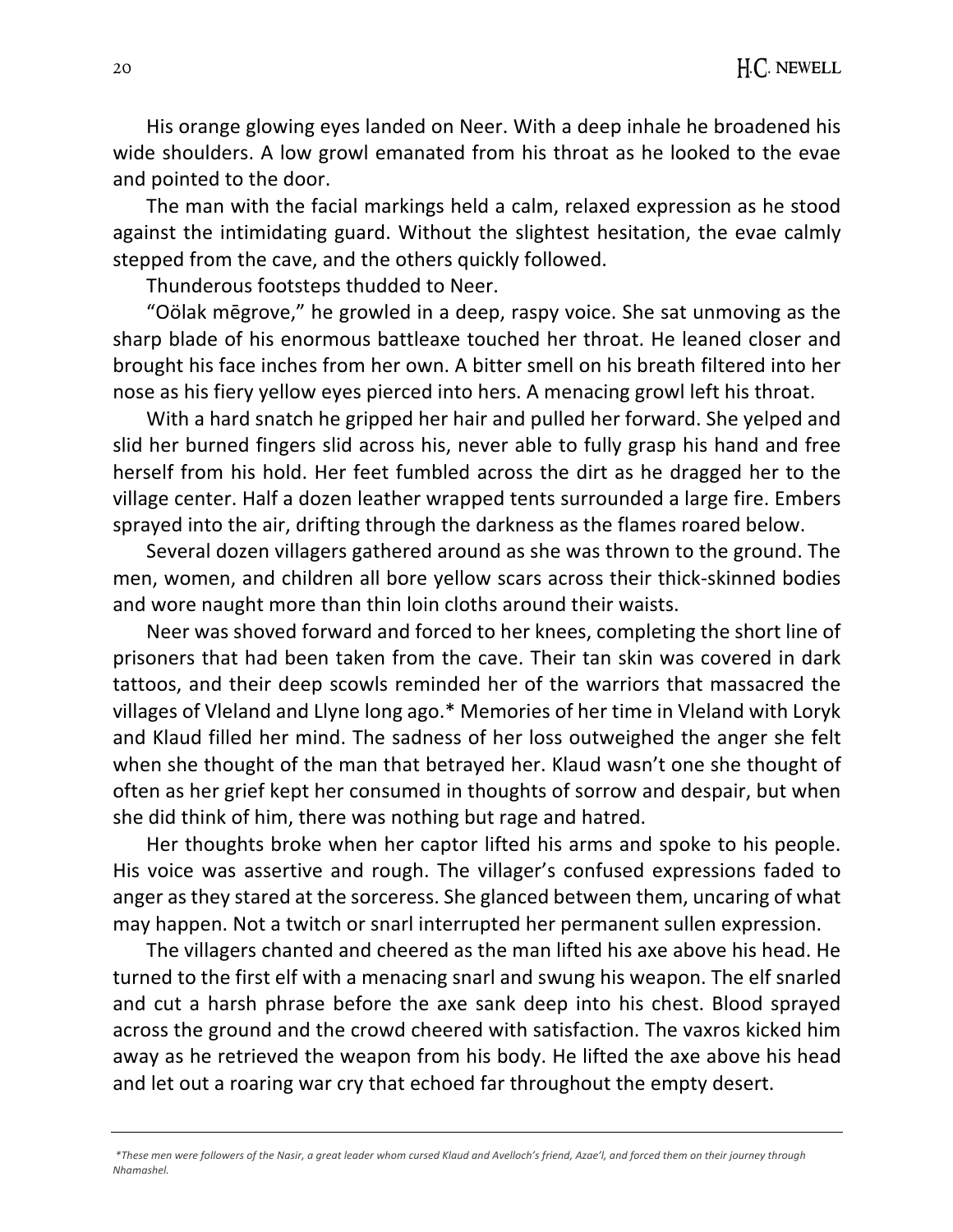Blood shimmered the purple moonlight as it dripped from the edge of the blade and rolled down his chiseled arm. The crowd cheered valiantly as the man stepped to his next victim.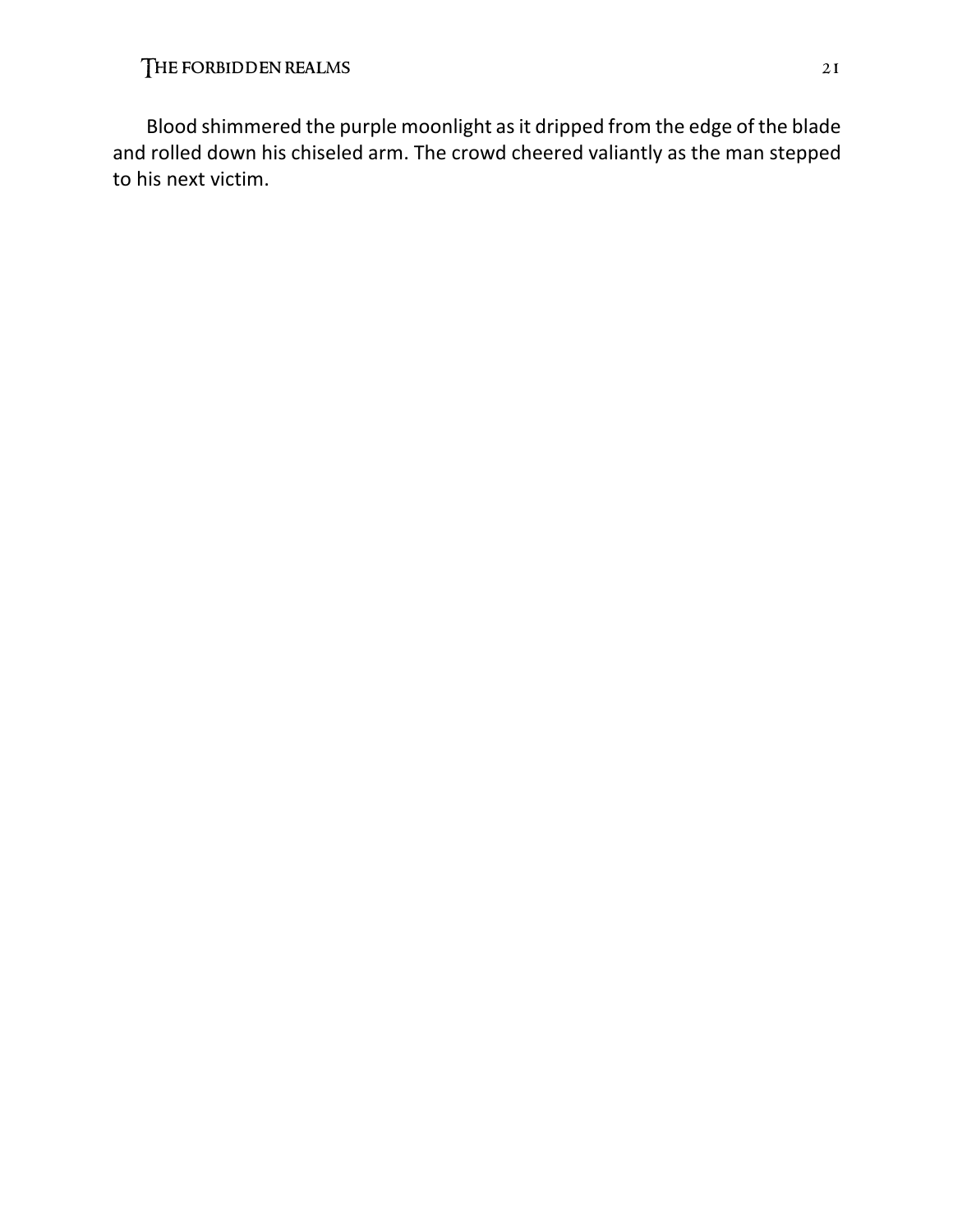

Chapter five sin'lohai *Aélla*

Standing at the base of the cliff, looking down at the quiet suspended village, Aélla was torn. Altvára stood on her shoulder. His head twitched as he looked through the darkness. Dusk crept over the land hours before, leaving them in the stillness of night.

"Drimil," Y'ven started. "What shall we do?"

Aélla gulped through a dry throat. Her gaze fell to her feet as she became lost in thought. In all of her imaginings and visions, she never thought this one to be true. Another sorcerer walks among them. Another soul cursed with power and responsibility.

"You must find her," Aélla said. "Follow Altvára. He will guide you to her. I will go to the ruins and wait for you there."

"You cannot go alone! The others—"

"I will be fine, Y'ven." She smiled up at her friend. "Who are we to oppose what is already fated?"

"But Drimil—"

"Please," she touched his arm. "Do this, Y'ven. Take Dru and find this sorceress. We cannot make it alone."

With a silent nod, his shoulder slumped. "As you wish, Master Drimil. We will return."

As Y'ven stepped away, Aélla quickly pulled him back. She carefully retrieved a woven trinket from her pocket and placed it firmly into his hand. Wrapping his fingers around the old, fragile object, she looked deep into his eyes. "Give this to her. She will understand its meaning."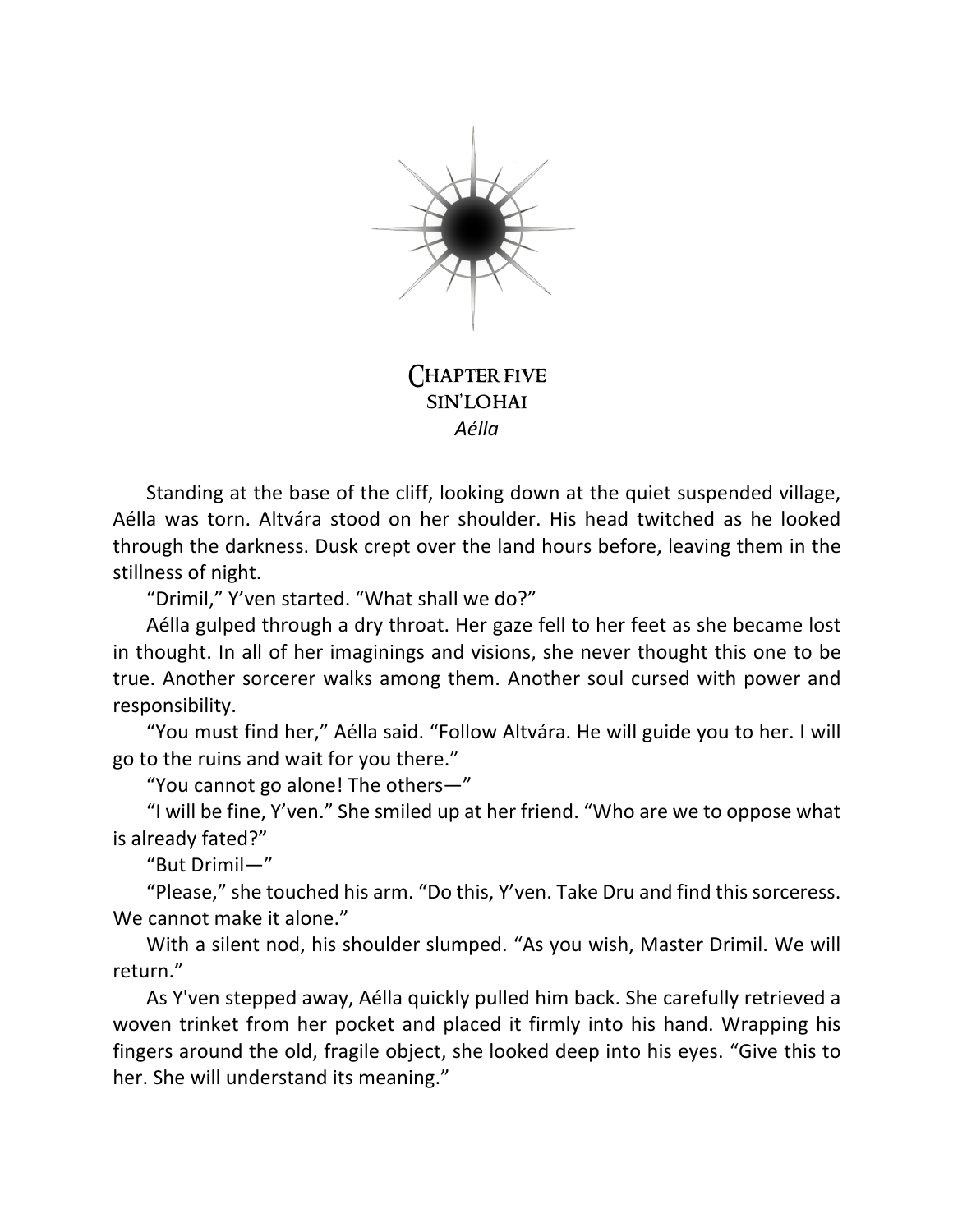Y'ven bowed. He tucked the trinket safely into a pouch on his waist. Dru perched atop his head as he followed Altvára into the desert. The small creature turned to Aélla. Tiny fingers curled as she waved goodbye to her friend.

Aélla smiled as she returned the gesture. As they disappeared, she was left alone. Staring into the void where the horizon and rock met. Traveling during the night was dangerous. Creatures of Darkness lurked in the shadows, becoming ever present after the sun hid itself beyond the reaches of the sky. But the creatures she could handle. The sun, with its blazing, incurable heat, was far worse than any monster she would face in the darkness.

The first step was hardest as she trekked alone. With naught but her wooden staff she wandered the forbidden, lonesome plains. Holding an old, indecipherable map, she worried of losing her way.

Beautiful streams of light danced across the clear sky. Colors of green and blue illuminated the snow peaked mountains in the distance.

She walked until the sun crept over the mountains, bringing with it a gentle warmth that soothed her chilled and aching skin. Her boots dragged against the dirt as her legs grew weak and tired. Looking at her map, she concluded the village must be nearby. With no road or signposts to guide her, it made the trip long and unbearable.

Golden rays filled the sky in a kaleidoscope of orange and pink as morning overtook night. The mundane silence of an empty world was lifted when an angry, violent shriek came from above. Shadows passed as two dozen *glynfir\** flew overhead.

Aélla ducked behind a large rock as the riders shouted with war cries. She watched them with a careful eye as they headed north, in the direction of the ruins. To the place she was meant to be.

As the creatures swooped down and out of sight, Aélla ran after them. Not many would subject themselves to the grueling task of riding such temperamental and aggressive beasts. None but the klaet'il, who were strictly forbidden from the desert at all costs.

To know they were there, that they were seeking out the ruins, struck her with pain. Their presence could propel the vaxros and evae into another vicious and bloody war.

And she feared this may be their goal.

Growing closer to the ruins, the shattering sounds of desperate cries filled the air. The clink of swords and iron axe's echoed above the screams as the klaet'il attacked the village.

*<sup>\*</sup>Large, winged beasts used for transportation. The glynfir are notoriously aggressive and have been known to throw their riders mid-flight out of defiance and opposition.* 

*The flyers take years to tame, and their unpredictable behavior has made them a less than desirable ally for many of the residents of the forest.*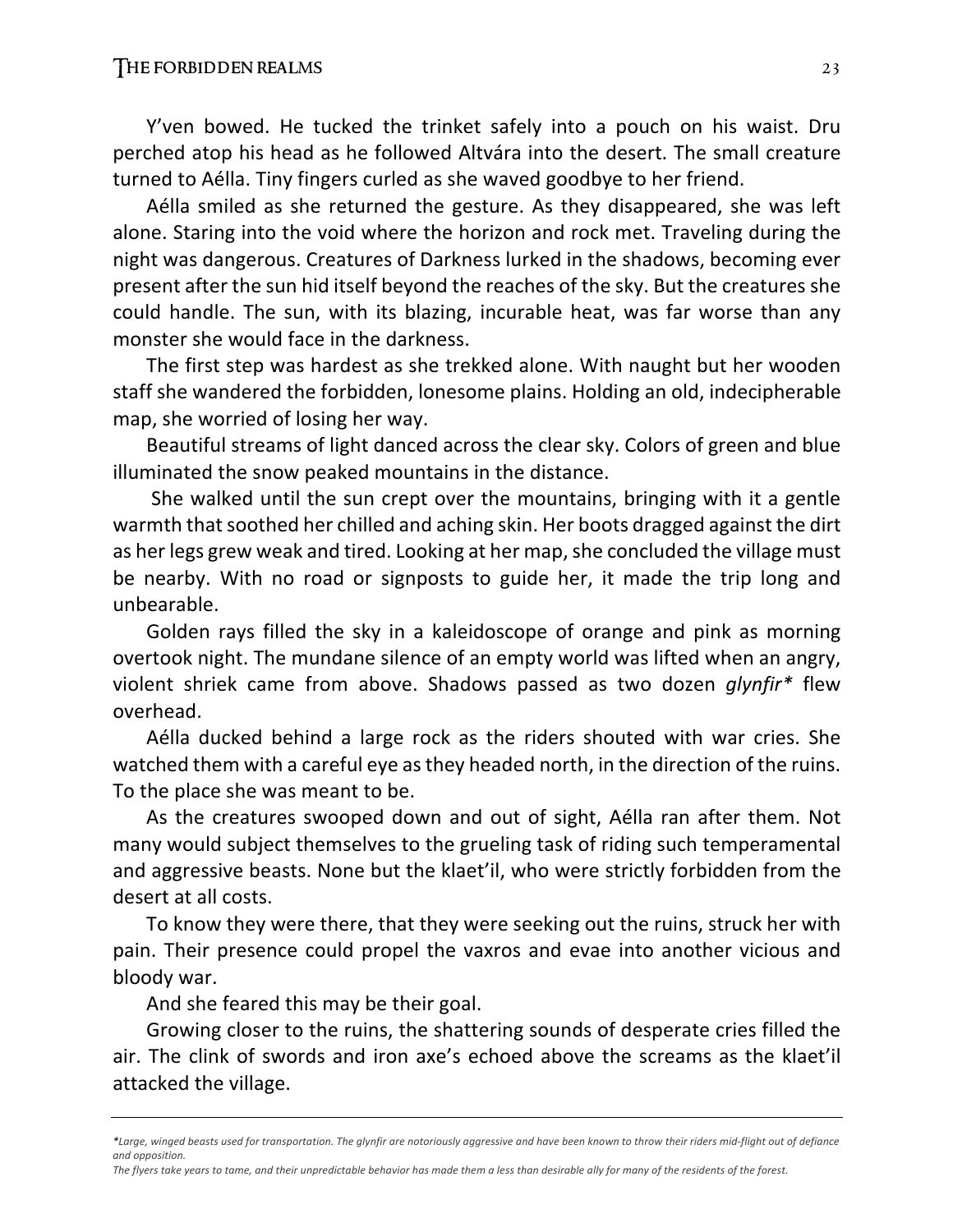A vaxros warrior growled as an arrow landed deep in his shoulder. He looked to the sky, where an evaesh warrior nocked his bow from above. The vaxros lifted his spear and tossed it furiously to the evae.

The evae pulled the reigns of his glynfir as the spear flew through the air. He spun aside, missing the attack by inches. A deep snarl pulled the vaxros' scarred face. With another spear in hand, he met the gaze of his attacker, who drew back an arrow.

From behind, an evae leapt over a broken wall and aimed his daggers for the vaxros' neck. The vaxros hurled his spear as the arrow was released. With a quick swipe, he grabbed the evae from behind and used his body as a shield. The evae gasped when the arrow struck through his chest.

The glynfir squealed as the spear struck its side. Leathered wings flailed as its blood rained over the warriors below. It landed across the village with a deep crash.

As the vaxros was pulled into another battle, Aélla noticed an evae fighting with the natives. He wasn't of the klaet'il, that she knew for sure as not a mark covered his pale skin.

A loud roar disrupted her trance. She leapt over crumbled debris and drew her staff. With an upward spin she caught the face of the klaet'il charging a child. As the warrior tumbled aside Aélla struck his back with her weapon, and he fell into the dirt.

Turning back the staff spun quickly in her hand. Her weapon quivered when it struck against a blade. The klaet'il pulled their weapon back and slashed at Aélla's head.

Ducking beneath their swing, and feeling the air against her scalp, she reached forward with her palm open. A powerful blast of energy rumbled through the village as the klaet'il was thrust into a building. Their skull cracked as it met with the stone wall.

Blood and brains splattered against the wall as their body slid to the ground.

And injured vaxros laid on the ground nearby. Dark blood dripped from his abdomen. He was powerless against the klaet'il that approached. The evaesh warrior licked the blood from her lips as she drew closer, holding tight to her dual swords.

Warm energy swirled within her palm as Aélla reached out to the vaxros, prepared to heal him, when a voice disrupted her concentration.

"Don't!"

In her distraction, she turned, curious to find the voice that had stricken her. Her gaze fell to the evae who once fought against the klaet'il as he raced closer. He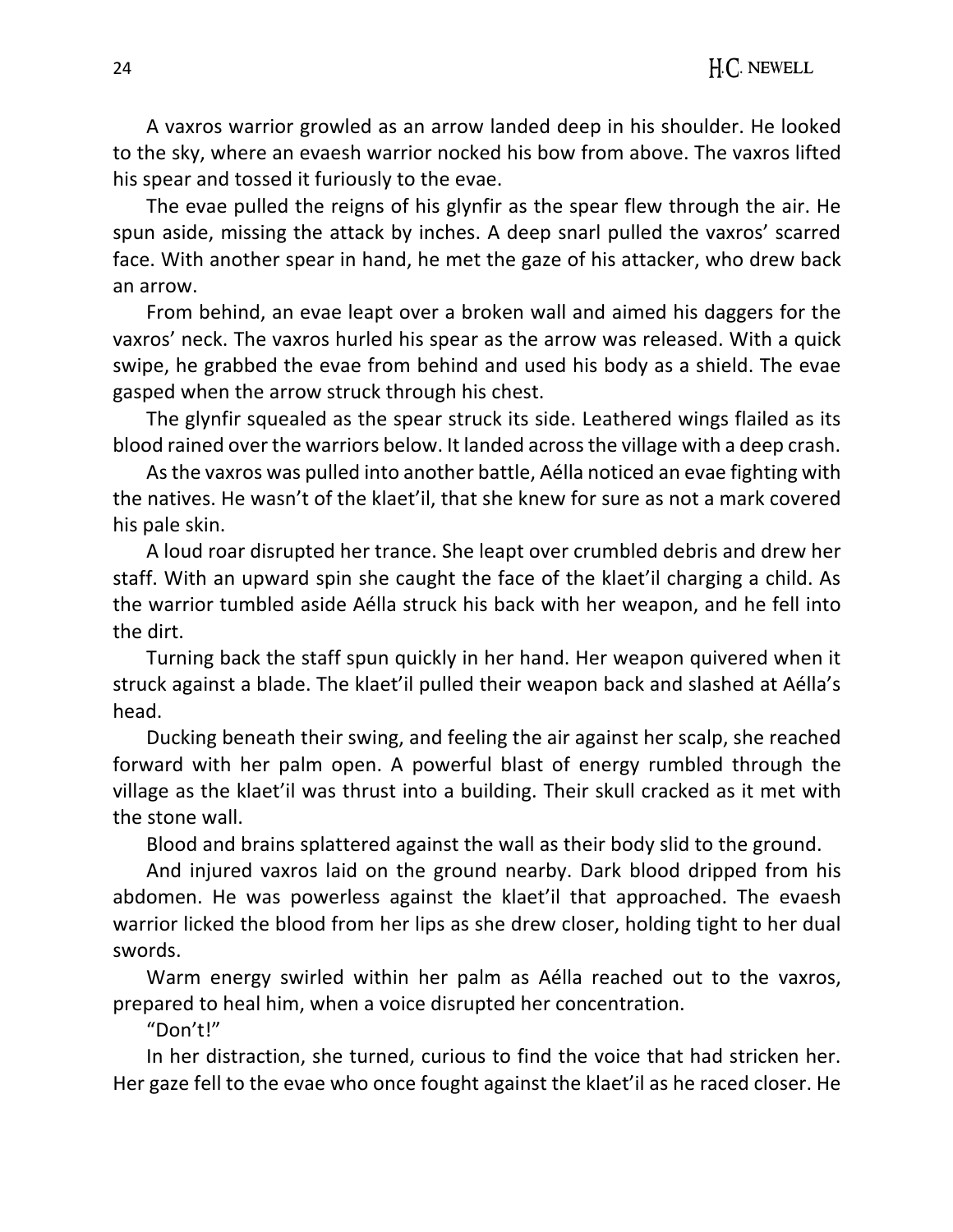dodged an arrow and swiped his sword through the gut of a passing klaet'il. Blood sprayed across his robes as he continued onward, paying no mind to the dying man he'd left behind.

A light wheeze came from the injured vaxros. The klaet'il leaned over him, watching as the light left his eyes. When his body slumped further into the ground, the evae pressed her boot against the vaxros' chest and pulled her sword from his body. Aélla stumbled back, unable to believe what she caused. What she could have prevented.

"Do not heal them," the evae warned. "To give them aid would dishonor their valor."

"He was defenseless!" Her voice was sharp as glass.

"He was a vaxros warrior. Now grab a sword or fall behind, but do not give them aid."

The evae ran back to the battlefield. Aélla, stricken by her morality, became angry. Her heart thumped loud in her ears as she watched their blood stain the ground. Overwhelmed by her desire to help, she was forced to step aside. Fighting now would only lead to the consumption of her rage, and with that power she could shift her fate. Transforming it from one of purity and peace into chaos and fury.

Unable to quell the anger and confusion, she knelt to the ground. Shimmering magic formed a circle around her. Its iridescence climbed upward into a dome, sealing half a foot above her head. With her fists together and eyes closed, she meditated.

Focused breathing allowed her the strength to eliminate the sounds of the battle. Heat rose within her, though not from anger, but magic. The calming waves of energy soothed her into a tranquil state. The madness that once flurried deep within became hollow and empty.

Sadness filled the void, but sadness was acceptable. Perspiration slid down her face and dripped from her chin. Slowly, her eyes opened, and she watched from the confines of her enclosure as the extempore battle came to a grueling end.

As the last klaet'il fell, the village was left with less than half its inhabitants. Bodies of men, women, and children laid sliced and bleeding. As a dying woman took her last breath, Aélla slumped forward in sorrowful defeat. Scanning the village, she spotted the evae lying in a pool of blood. A klaet'il warrior stood over him, speaking with vengeance and reproach.

As the klaet'il lifted his sword, ready to end the evae's life, Aélla shattered her barrier with a hard thrust of her staff. Energy swirled from her palm as it moved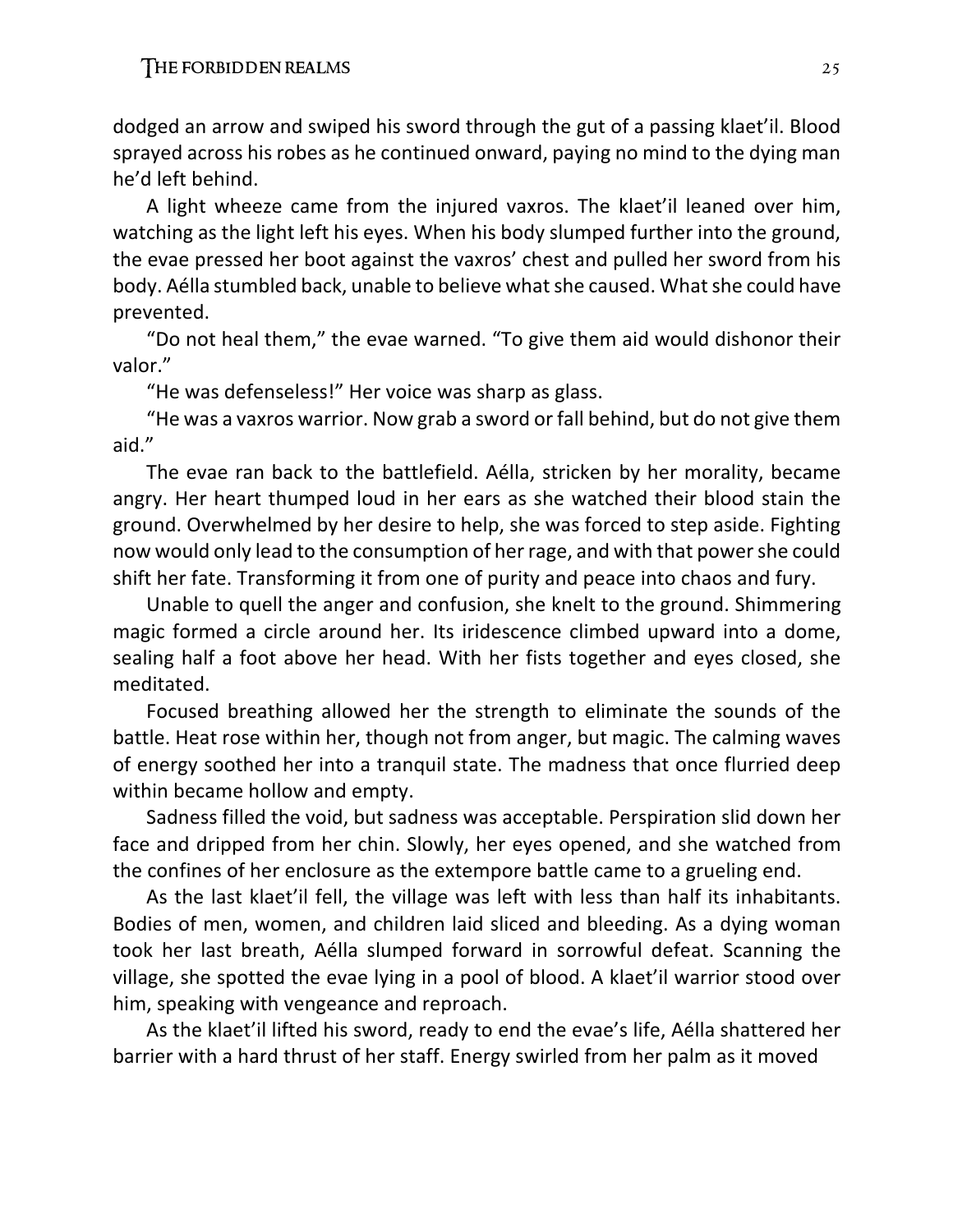toward the evae, creating a half dome barrier that shielded him from the deadly attack.

She fell to the ground with a gasp when her magic was struck. White cracks formed in the air where the sword met her invisible shield. The evae turned to her with wide eyes and watched as she crawled to her knees. With a pained cry she forced another swell of magic toward him.

As his assailant swiped downward, the evae lifted his sword to block the hit. A shockwave of pain coursed through Aélla when her magic was struck a second time. Clutching her chest, she watched as the evae struck his blade through the klaet'il's throat.

He kicked the man away and rolled to his side. Raspy, pained breaths vibrated his raw throat. Bruises and cuts littered his face and arms. She moved to his side and placed her hands to his back. Hot, tingling magic swirled within her. Energy pricked her skin as it moved from her chest and into her arms.

Deep, unrelenting pain coursed through her as his wounds were healed. The shallow cuts along his stomach and arms were made invisible as her energy converged with his. The evae struggled beneath the weight of her magic, which was painful and severe.

As his wounds slowly healed the pain disappeared. With a deep breath his head fell aside. Aélla backed away. Wiping the sweat from her brow, she eyed the village. The injured and lifeless laid in pools of blood. Vaxros healed one another with small flames, while the evae remained motionless on the ground.

"You are Drimil?" the evae asked. "One of the *eólin\**?"

"I am First Blood," she explained to the surprise of the stranger. "Which means that I'm here under protection of the *sïn'lohai*.\*\* *You*, however, are not."

He turned and rubbed his face. "I'm here of my own accord. Word has spread that klaet'il warriors have invaded. I want to know why."

Aélla nodded. Her eyes flashed to the vaxros as they tossed the dead evae into large firepits. Their bodies bubbled and burned within the flames. Stepping to a home, she knelt to the ground and touched a symbol painted on the stone in wet blood.

"Why are they doing this?" she asked. Fear consumed her as she stared down to the traitorous symbol. It was the mark of the *nesiat*… the lost. Such a design was used only for those who were considered without purpose or a soul. She knew of one person that carried such a burden, and to see it marked on the homes of her ancestors was mortifying.

*\*\* A treaty made by all non-humans that grants amnesty and voyage to those who partake in matters which affect the lives of the many.*

*<sup>\*</sup>Those not born with inherent magical energy, yet still hold its power, are considered eólin, or unknown.* 

It's unclear how these individuals came to possess the energy of the realms, which is only attainable to those born to the First Blood, though many have *their own theories and suspicions.*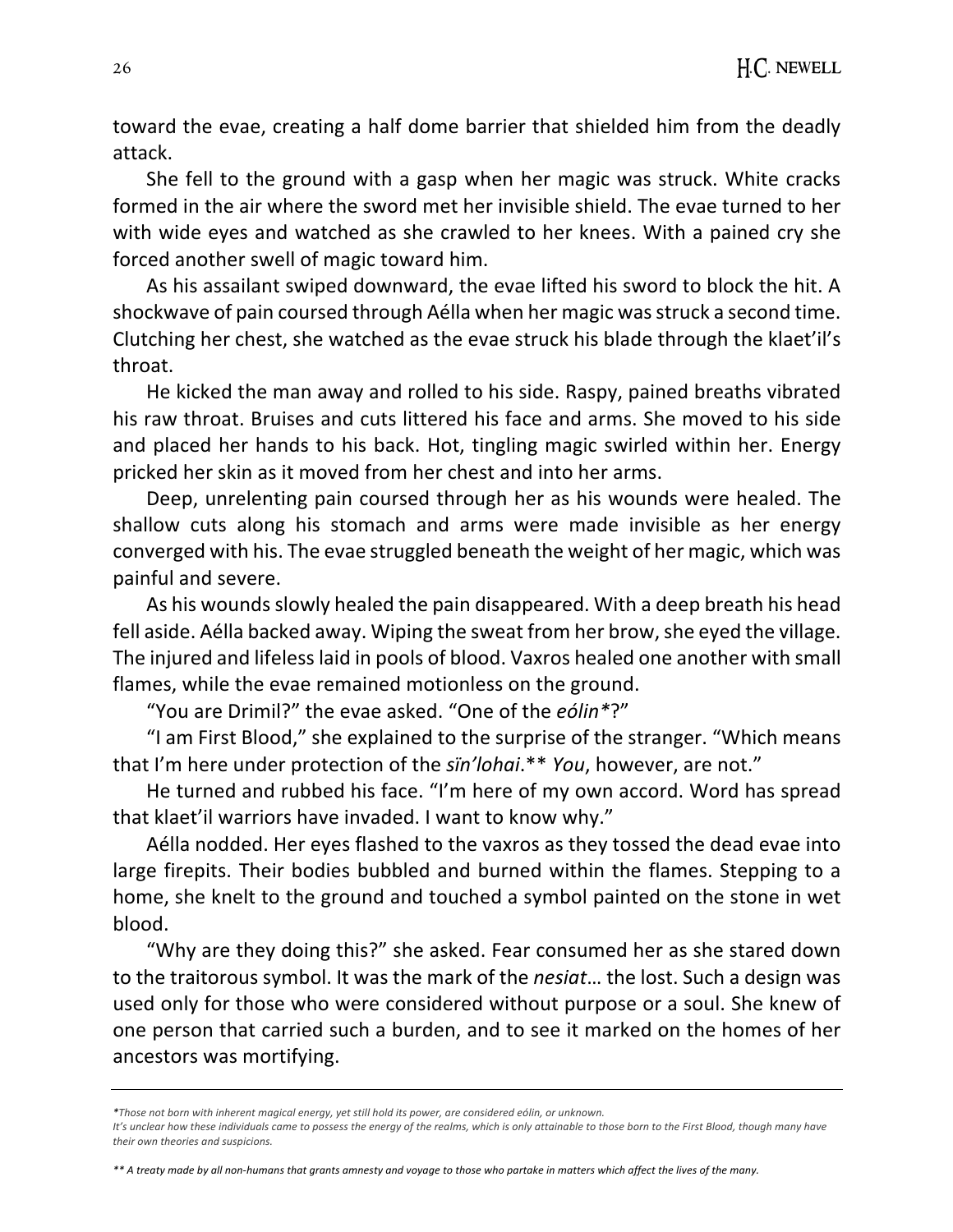The evae stood and brushed himself clean. Blood and dirt matted his light, shoulder-length hair. His long face and dark blue eyes were evidence of his evaesh origins. Aélla knew he was of her clan, though they'd never met, his features were unmistakable.

"We cannot stay," he watched the villagers as they healed their wounds and burned the dead. "These vaxros are not like the others. They are more accepting of our kind, but we should not linger. If we overstay our welcome, they will attack."

Aélla watched them with the sting of guilt and sorrow. A man carried his wife to the large firepit. Her arms dangled aside while her lifeless eyes gazed to the heavens. Tears streamed down the man's face as he knelt into the flames, and gently placed his wife with the others.

The evae climbed over the ruins as he explained, "We will make camp near the cave entrance."

While the villagers gathered around the flames to say their goodbyes, Aélla sat with the stranger by the caves. Nestled within the rocks, they basked in the coolness of a dark shadow. Aélla leaned back with her eyes closed. It had been days since she could rest in safety and confinement.

The ache in her back absolved as she sank into a smooth stone. She peered to the evae when he cleared his throat and offered her a sack of berries.

"What has brought you to the ruins?" he asked.

She washed down a mouthful of berries before explaining, "I am to find the *rástalfür*. It is a magical staff that holds elemental energy."

"You plan to enter the tre'lan?"

Her eyes widened at his quick analogy. "It is my purpose as drimil'Rothar."

His brows raised as he examined her. "I believed the rumors to be untrue. That a descendant of the First Blood lived among us." He paused with intent. "Is that why you refused to fight? Why you meditated in the midst of battle?"

With a silent nod she explained, "As drimil'Rothar I must remain pure with my intentions, even if they are justified. I cannot taint my soul with chaos or darkness. I must remain in the ways of the Light."

He scoffed with a smile. Taking a drink from his canteen, he leaned back. "Following the philosophies of the ancients will only lead you down their path, and if I'm not mistaken, they vanished millennia ago."

"Are you suggesting that I forego the ways of my ancestors and create my own destiny?"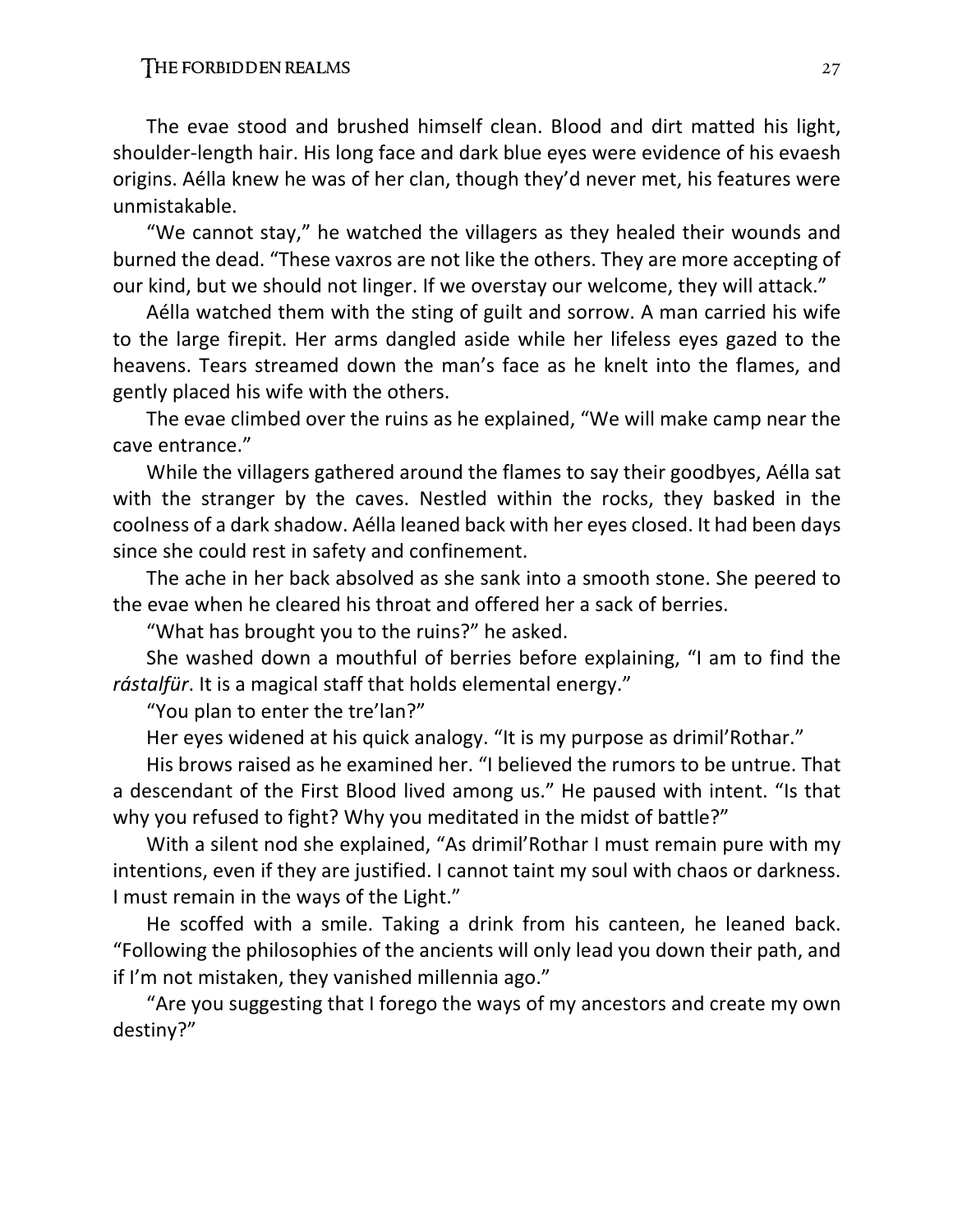"Your destiny is your own, Master Drimil. Whether you choose to follow in the beliefs of those long past or carve a new way for yourself – the choice is yours. Do what you *think* is right – not what you're *told*."

She crossed her arms to quell the tightness of her chest. Staring at the ground, she asked, "And what if I'm wrong? What if the path that I choose leads to naik'avel? What if it leads to the deaths of so many that could have been saved?"

Light wrinkles cracked his ageless skin when he smiled. "What if you aren't?"

Her shoulders slumped as she turned away. Staring into the cave entrance, she questioned her beliefs, and those of her ancestors. Her path was determined before she was born. To be last living descendant of a long-forgotten race is a privilege and an honor. Could she forsake the long existing prophecies of her predecessors and go against all she's ever known in hopes of creating a new future… one that sees the end of the cycle of Naik'avel.

One that sees an end to her power and destiny.

"For centuries the world lived in peace. It wasn't until my people disappeared that chaos returned." She paused in despair. "There is no one left but me. If I refuse the prophecies and guidance of those before me, the world will fall."

"I heard there is another. A *human*."

Their gazes met, and a chill ran down her spine. She knew of this human. The sorceress with bright teal eyes and fully capable energy. Yes, she knew, but she'd never dare tell a stranger, as this human sorceress was meant to accompany her on this quest. This sorceress, who by her own people was considered a demon, was being hunted by Y'ven as he sought to ally her with Aélla.

"A human?" she asked, portraying the act of ignorance. The man narrowed his eyes ever so softly, and then leaned back with his hands folded over his lap.

"Yes," he explained. "A *sorceress*. I've heard she has incredible power. If left unchecked, it can surely be disastrous."

"Magic is nothing more than a retention of balance. Our actions guide us – not the energy we hold."

He smiled. "Very well said, Master Drimil. I couldn't agree with you more."

This time, her eyes narrowed. "You don't believe her to be a threat?"

He paused with thought. "If you give the sightless a dagger their attacks are dangerous, but non-threatening. Teach them to anticipate, and they become unpredictable. Teach them to fight, and they become powerful. Teach them to see," their eyes met, "and they become unstoppable."

Aélla became perplexed by his riddled proverb. She wondered if he was suggesting that she guide this human sorceress and teach her to properly control